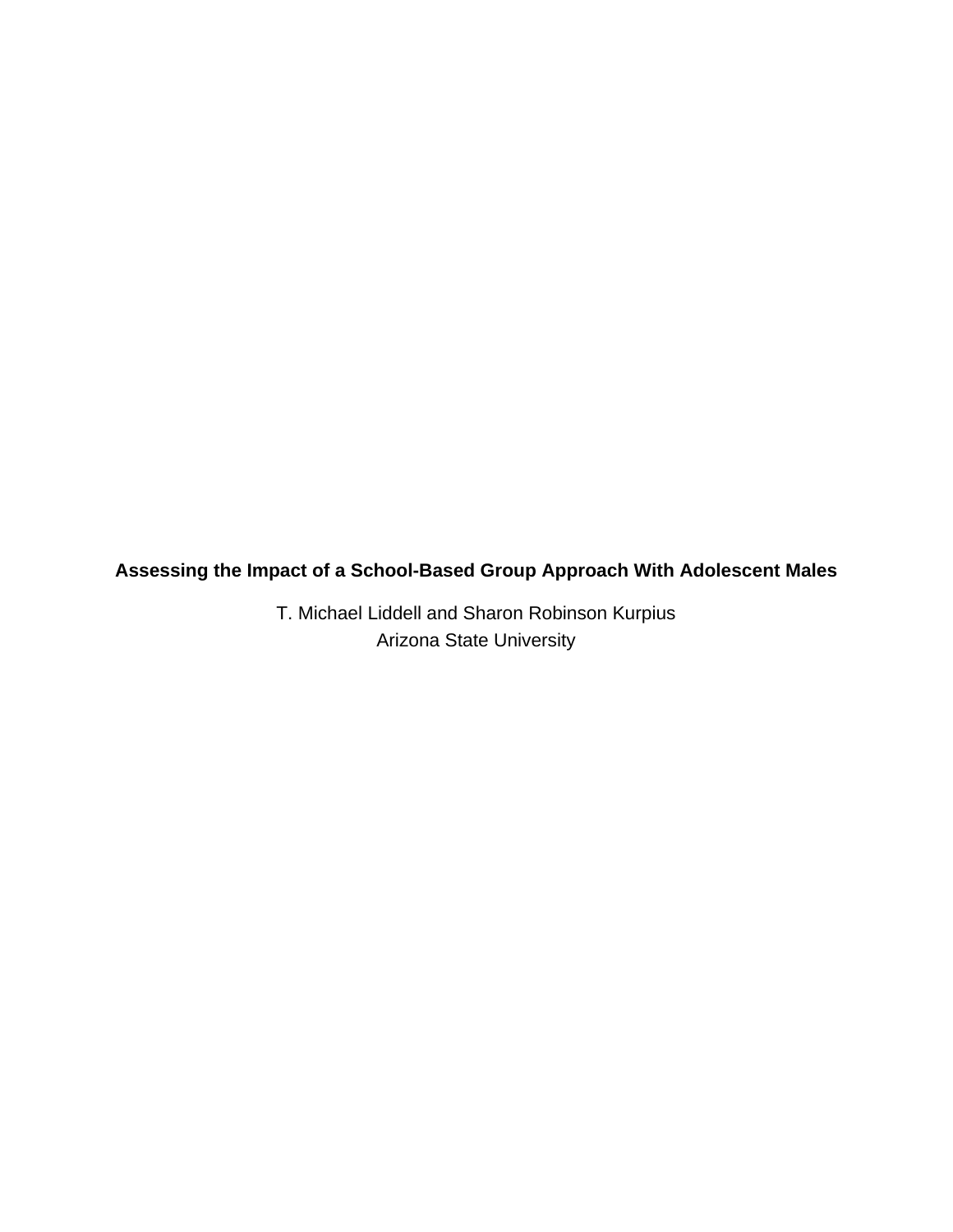## **Abstract**

This study assessed the impact of a school-based group intervention, *The Council for Boys and Young Men,* specifically designed for adolescent males. The participants who attended an alternative school in a metropolitan area were randomly assigned to the intervention or to waitlist control groups. Measures assessed self-esteem, future and school-related self-efficacy, masculine identity ideology, identity distress, and relational aggression. Participants in *The Council* intervention group showed significant increases in school and future self-efficacy from pre- to post-test. For all boys at pre-test, higher scores on stereotypical masculine ideology were related to more relational aggression and lower self-esteem.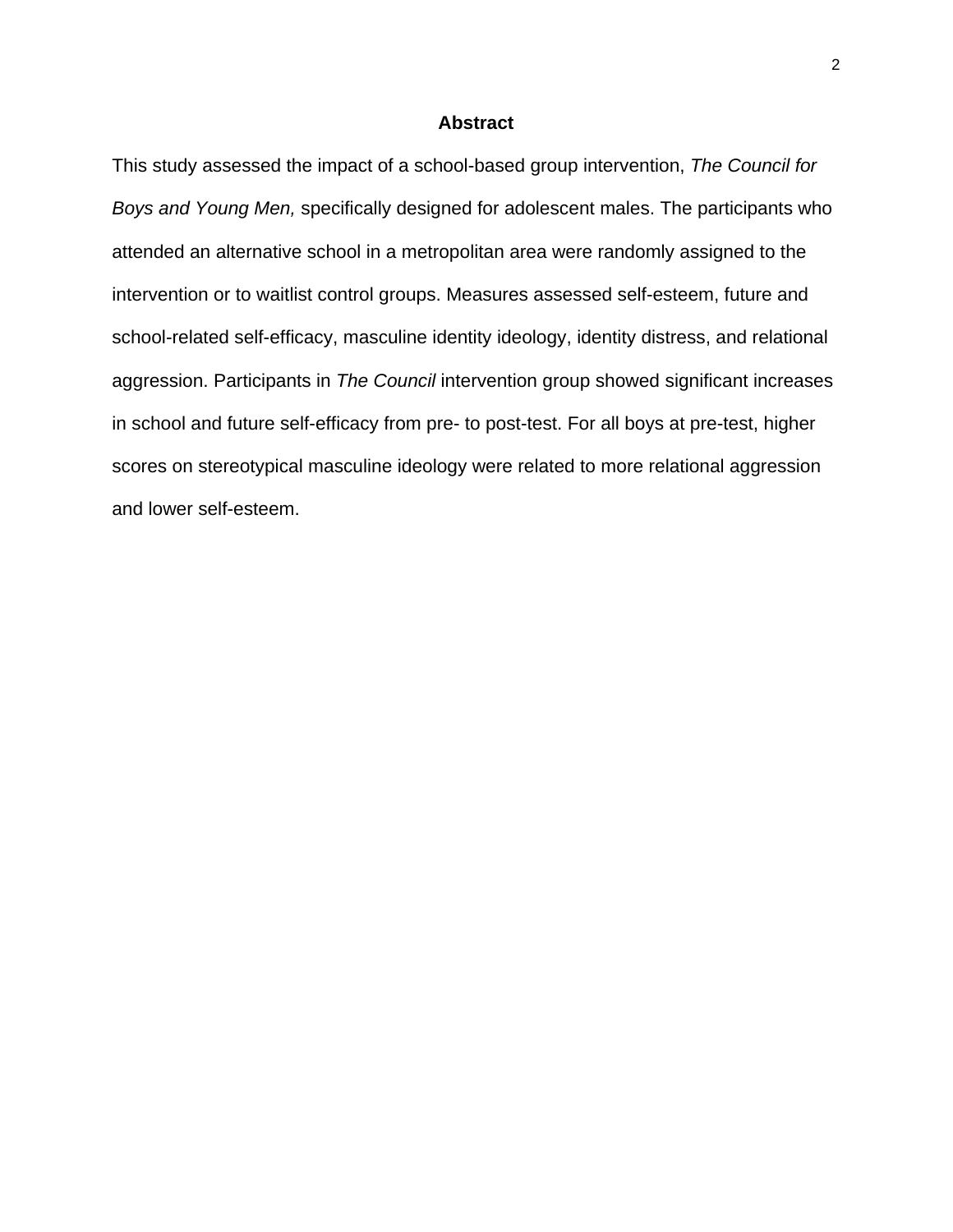#### **Assessing the Impact of a School-Based Group Approach With Adolescent Males**

Adolescence is commonly thought of as a period of self-definition and selfexploration and as a critical period of cognitive, identity, and social development. Adolescence as a developmental stage also poses specific risks for males in that adolescent males have fared poorly in areas of education, mental health, access to health care, violence, and substance abuse (Hossfeld, Gibraltarik, Bowers, & Taormina, 2009). Compared to same-age females, adolescent males are almost three times as likely to have ADHD, are more likely to have a learning disability, are more likely to have more sexual partners, and are over five times more likely to die of homicide (Park, Paul, Irwin, & Brindis, 2005). Furthermore, rigidity in adherence to traditional masculine identity norms in adolescent males has also been associated with significant risk behaviors, including reckless driving, violence, and suicide (Sabo, 1999). For men in general, masculine identity rigidity was associated with unhealthy stereotypes, emotional disconnect, emphasis on dominance and power, homophobia, sexism, poor self-health, and health maintenance behaviors (Carrigan, Connell, & Lee, 1987; Farrell, 1974, 1986; Goldberg, 1976, 1979, 1983; Levant & Pollack, 1995; Meth et al., 1990; O'Neil, 1981, 1982; Pleck, 1981; Pollack, 1998). In particular, rigid adherence to traditional masculine gender norms can result in gender role strain (Pleck, 1995). Gender role strain in males has been linked with psychological distress, low selfesteem, anxiety, and depression (Sharpe & Heppner, 1991), as well as negative emotions, stress, or poor coping behaviors, such as substance abuse or aggression (O'Neil, Helms, Gable, David, & Wrightsman, 1986).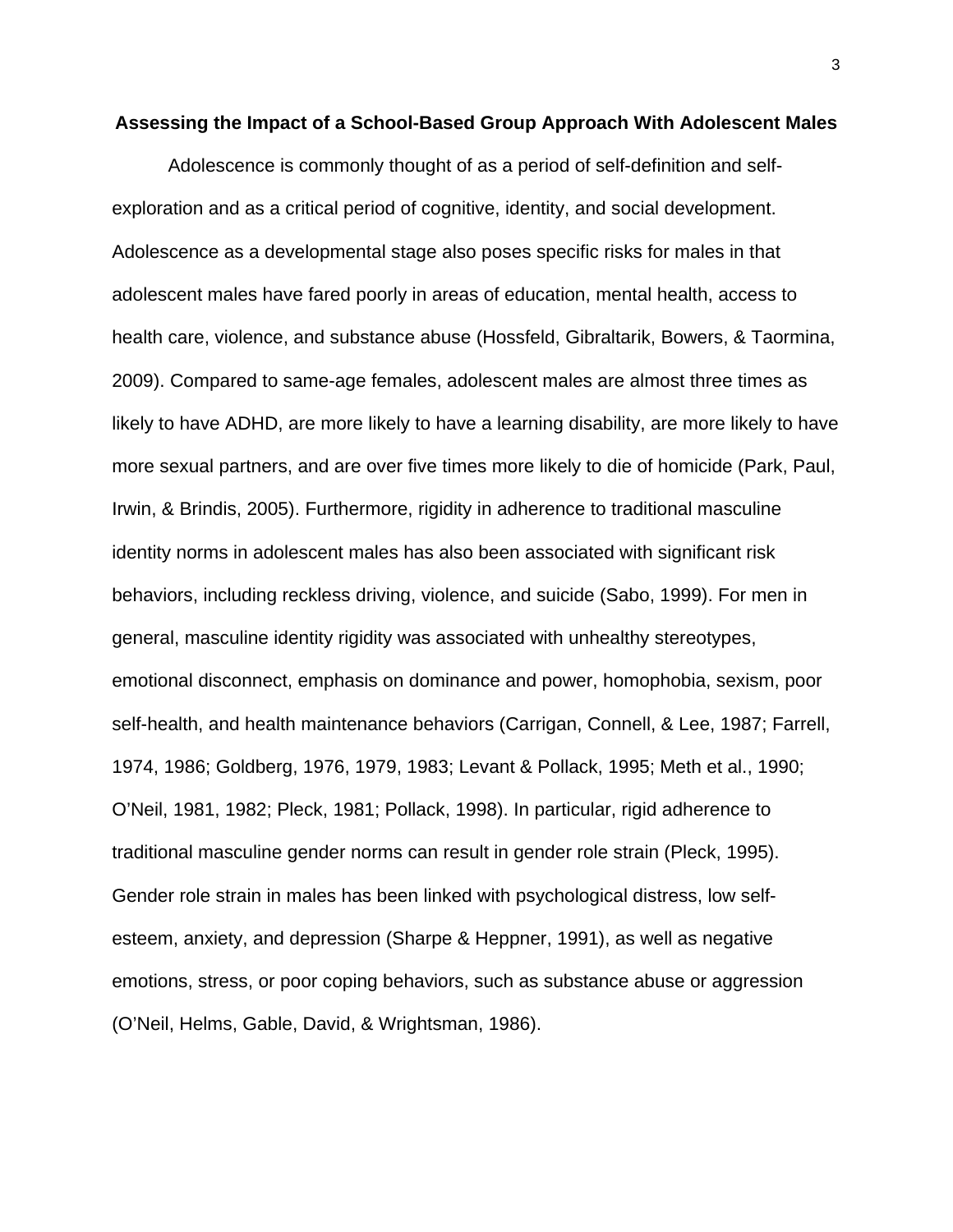A variety of variables have been linked to positive and negative outcomes for adolescents. Of particular interest in this study were self-esteem, educational selfefficacy, and relational aggression and whether these could be impacted by a group intervention that focused on masculine identity ideology. The following highlights literature on self-esteem, educational self-efficacy, and relational aggression as related to adolescent behaviors.

#### **Self-Esteem**

Self-esteem is one of the most researched constructs in the empirical literature (Emler, 2001). Self-esteem reflects one's feelings of self-worth that are shaped through personal experiences of success or failure, interactions with others, and social learning (Meggert, 2008). Low self-esteem has been found to be a risk factor for aggressive and antisocial behaviors (Barnow, Lucht, & Freyberger, 2005) and for increased gang involvement (Rizzo, 2003). Meggert (2008) pointed out that many researchers suggest that low self-esteem is one of the major causes of deviant behavior. In contrast, high self-esteem has been related to better mental health outcomes and lower rates of depression (Birndorf, Ryan, Auinger, & Aten, 2005), as well as successful social integration into school and work environments (Husler & Plancherel, 2007).

#### **Self-Efficacy**

Self-efficacy is the belief that one can accomplish specific tasks in one's environment (Bandura, 1977). Self-efficacy beliefs have been suggested to promote prosocial behavior (Bandura, Caprara, Barbaranelli, Gerbino, & Pastorelli, 2003) and to prevent engagement in delinquent behaviors (Bandura, Barbaranelli, Caprara, & Pastorelli, 2001; Caprara, Regalia, & Bandura, 2002). Self-efficacy can have a profound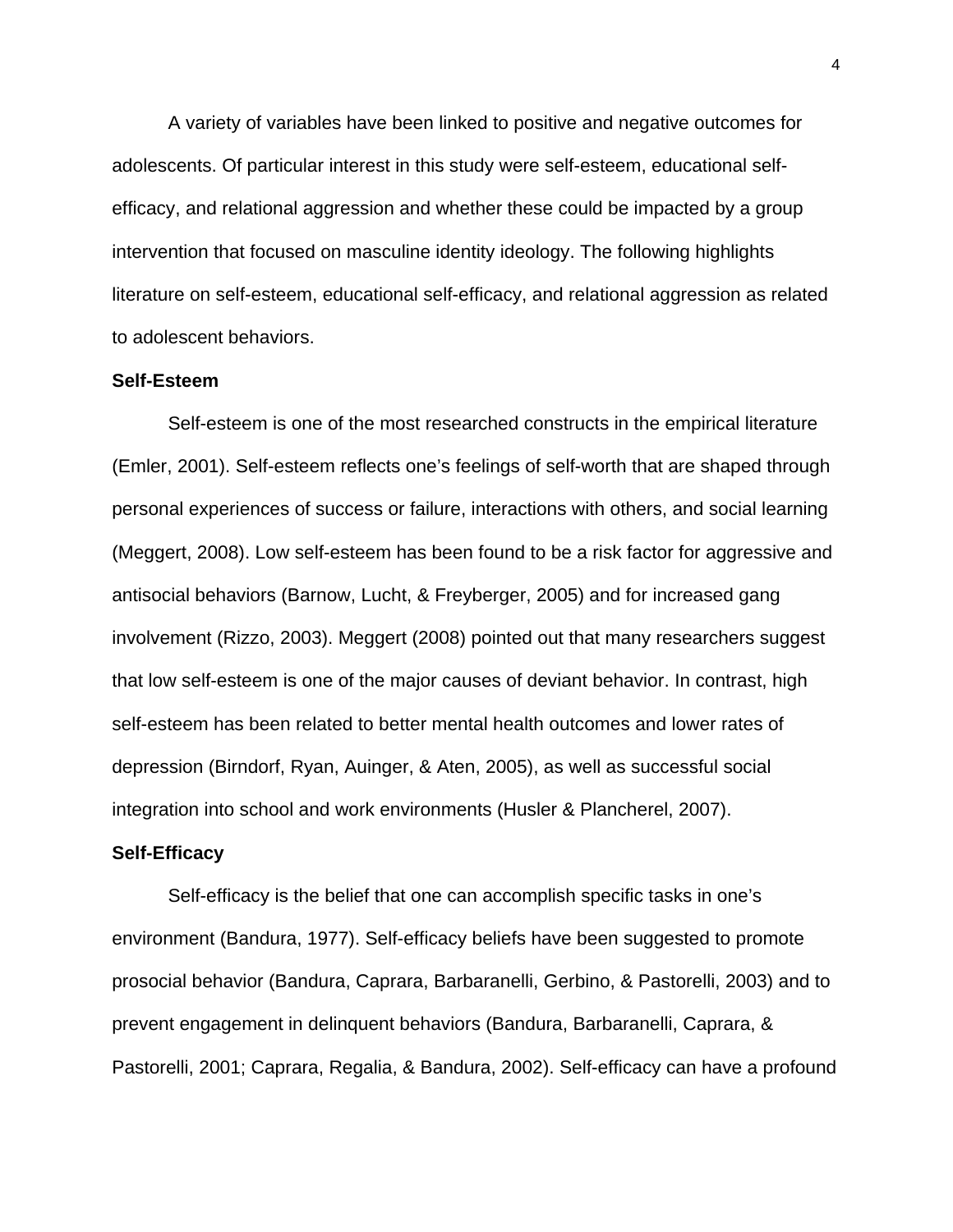influence on mental health, can be a protective factor, and can help increase resiliency (Bandura et al., 2001). For adolescents, self-efficacy not only promotes positive youth development but also buffers against internalizing and externalizing problem behaviors such as violence, anxiety, and depression (Caprara, Barbaranelli, Pastorelli, & Cervone, 2004). Vecchio, Gerbino, Pastorelli, Del Bove, and Caprara (2007) reported that selfefficacy was positively related to life satisfaction for both males and females. For incarcerated young people, self-efficacy was a salient factor related to reducing recidivism (Fields & Abrams, 2010).

## **Aggression**

The third variable of interest was aggression given that it is pertinent to delinquent behavior in adolescents. Most research on aggression examined overt aggression, defined as behaviors causing harm through physical means (Crick & Grotpeter, 1995). More recently, the concept of aggression was expanded to include indirect or relational aggression, which includes behaviors such as excluding peers from social groups, spreading rumors, or ignoring others when angry or upset (Archer & Coyne, 2005). Specifically, indirect aggression is regarded as a form of social manipulation (Bjorkqvist, Osterman, & Kaukiainen, 1992), and relational aggression is conceptualized as behaviors that are intended to attenuate friendships and/or feelings of inclusion (Crick, Bigbee, & Howes, 1996).

It has been generally accepted that males are more aggressive than females. This notion can be illuminated by examining hypermasculine and aggressive behaviors from an evolutionary perspective. Humans compete for resources in order to survive, and when competing with members of the same species, humans resort to aggressive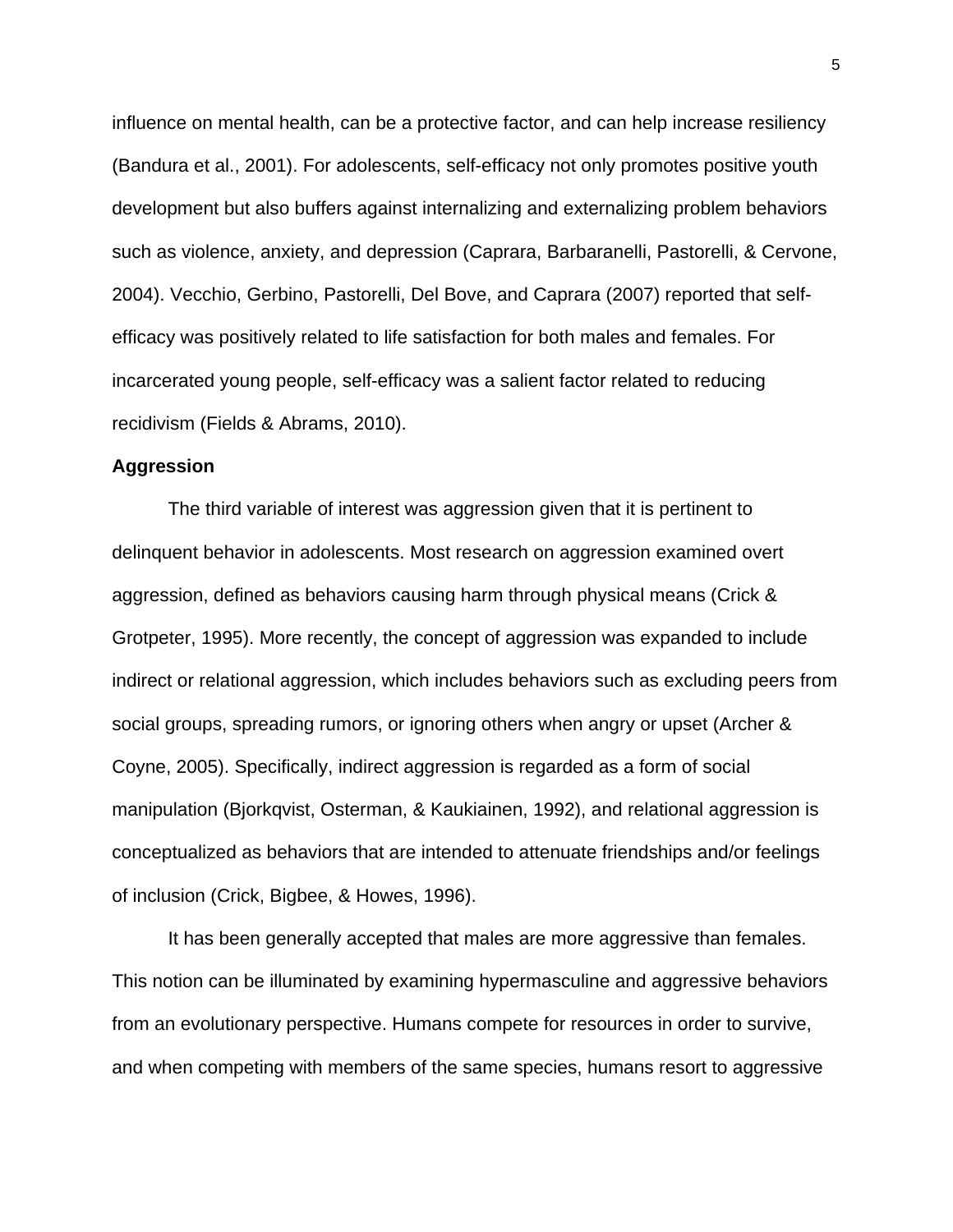or destructive behaviors or even war (Buss, 2009). According to Buss (2009), Darwin noted that men use aggression for an advantage in competition with other males. Aggression is used in indirect or relational ways to gain advantage over other men via means such as denigrating a rival's financial resources, impugning physical prowess, scoffing at achievements, or dominating the rival in front of others (Buss, 2009).

Using relational aggression has negative social and psychological consequences not only for victims of aggression but also for perpetrators. Among school-aged children, Crick and Grotpeter (1995) found that both relationally aggressive girls and boys reported feelings of peer rejection and depression. Werner and Crick (1999) also found that relationally aggressive individuals reported lower life satisfaction, greater depression, more negative affect, and had a more pessimistic outlook on the future.

Given the importance of these variables and of male adolescents' perceptions of who they are and what it means to be male, the current research was designed to evaluate the efficacy of a school-based group intervention to foster positive changes in self-esteem, self-efficacy, relational aggression, sense of identity, and perceptions of masculinity among male adolescents. For adolescents in alternative or at-risk school environments in particular, intervention options are few and mostly punitive in nature. Current research on programs addressing adolescent delinquency encourages using broad, multi-dimensional scopes in conceptualizing interventions and focusing on issues globally, as opposed to focusing on specific, individual behaviors (Elliott, 1993; Johnson & Roberts, 1999). Since delinquent behaviors are typically interrelated and plural, interventions should reflect this by being broad in nature (Masten, 2001). Reviewing the research on adolescent interventions, Eccles and Gootman (2002) identified physical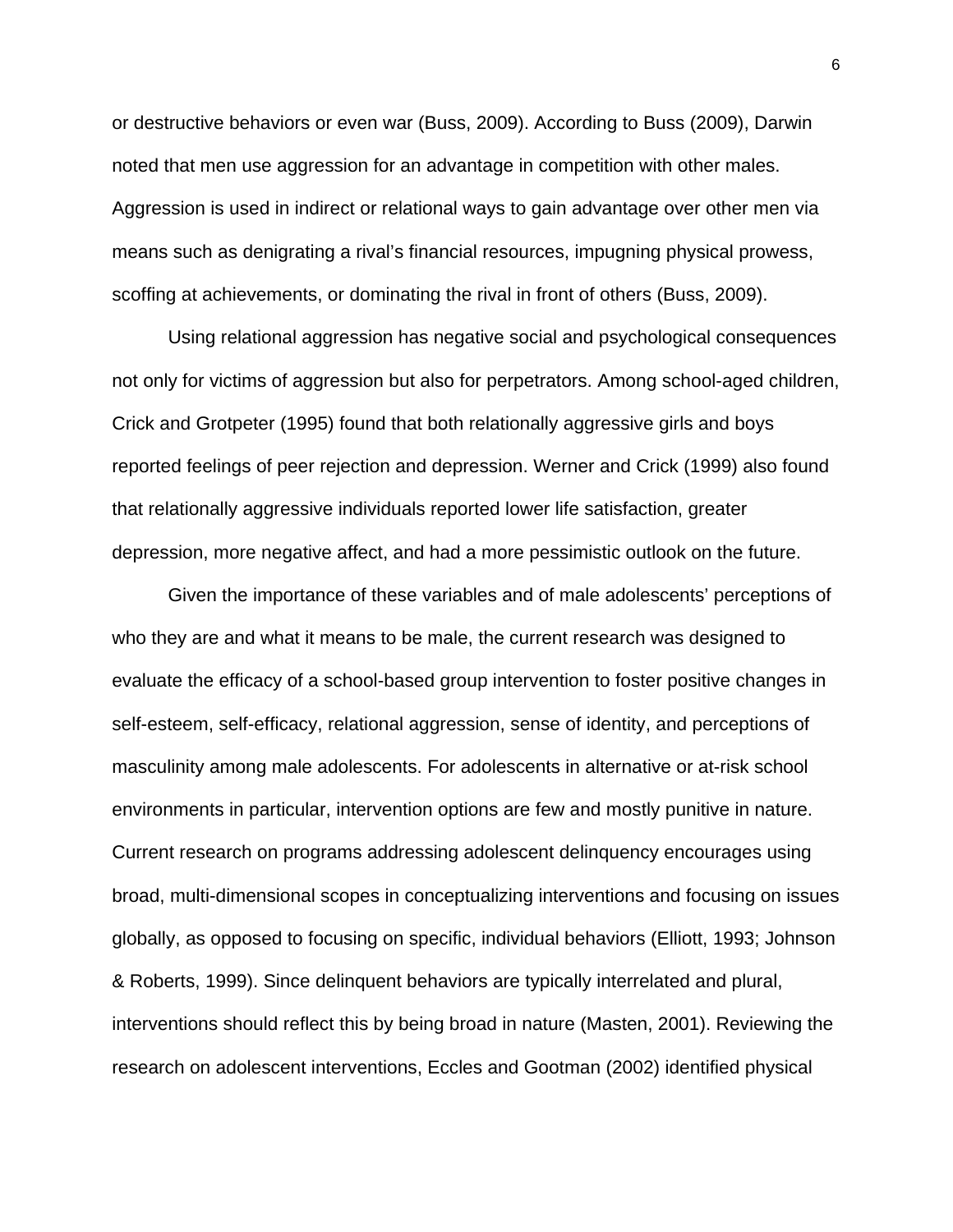and psychological safety, structure, supportive relationships, opportunity to belong, and supporting self-efficacy as important elements for school-based prevention programs. In addition, LeCroy and Daley (2001) stressed that interventions must be developmentally appropriate and gender-specific. One such program, *The Council for Boys and Young Men* (Trepper, Hossfeld, & Taormina, 2009), includes these components and is a holistic, gender-specific, strengths-based intervention. The current study investigated the efficacy of and outcomes for *The Council for Boys and Young Men* as a group intervention for adolescent males in an alternative high school environment.

### **The Council for Boys and Young Men**

*The Council for Boys and Young Men* (The Council) curriculum is a structured intervention utilizing a "gender-relevant, strengths-based group approach to promote young men's safe, strong, and healthy passage through pre-teen and adolescent years" (Trepper et al., 2009, p. 2). Based on relational-cultural theory (Miller, 1991), The Council incorporates theories of masculine identity formation rooted in cross-cultural traditions. It also reports to be based on resiliency principles (Bernard, 2004) which include: recognizing strengths and capacities; challenging stereotypes; questioning unhealthy, stereotyped attitudes about masculinity; and encouraging solidarity through personal and collective responsibility (Trepper et al., 2009). Specifically, The Council aims to reduce risk factors, increase protective factors, and promote healthy masculine identity development and growth in areas such as self-esteem, self-efficacy, and interpersonal skills (Trepper et al., 2009). It also aims to promote boys' natural strengths and to increase options concerning perceptions of maleness and masculinity. According to Trepper et al. (2009), The Council challenges myths about how to be a "real boy" or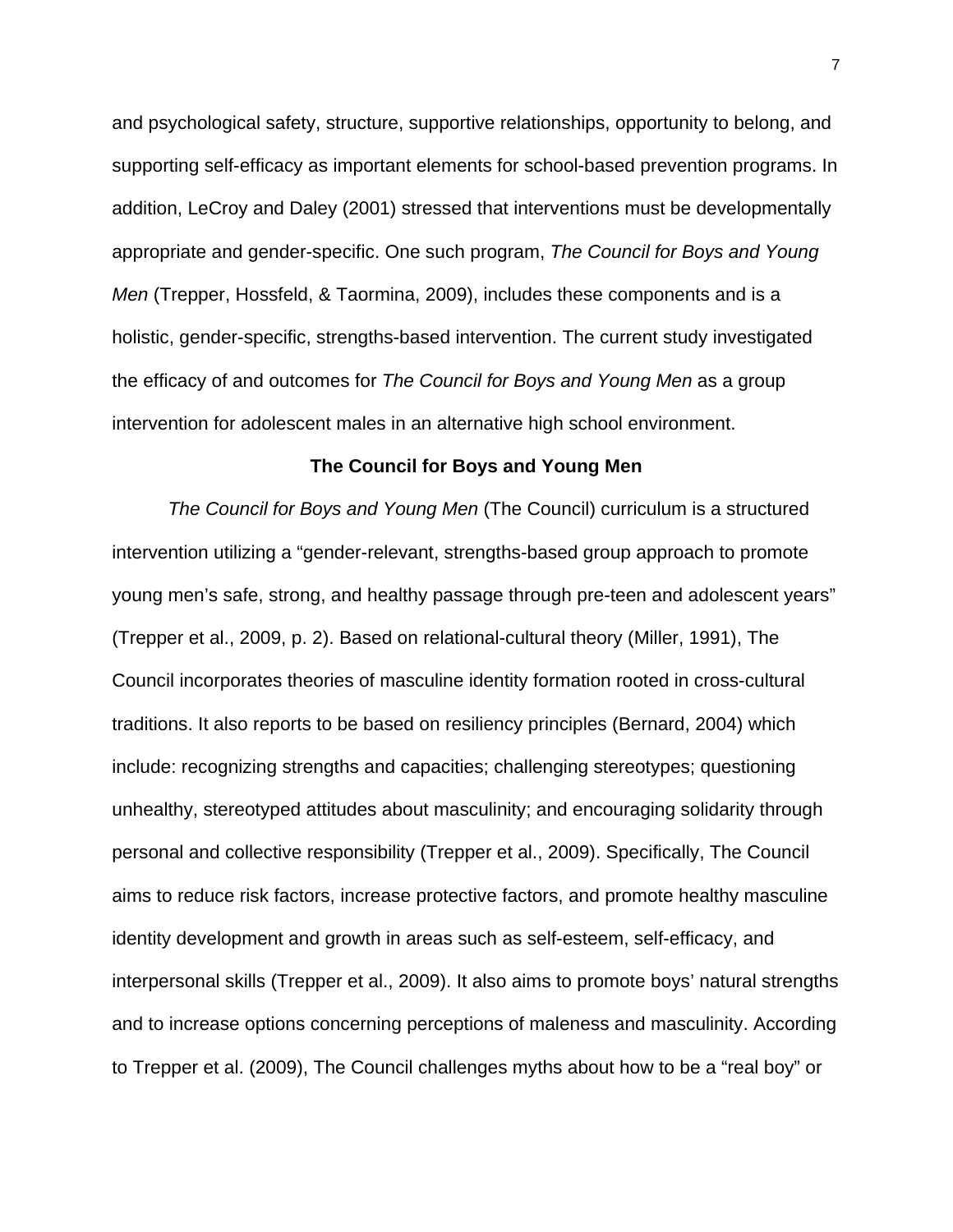"real man" and increases boys' emotional, social, and cultural literacy by promoting valuable relationships with peers and adult facilitators through activities, dialogue, and self-expression. *The Council for Boys and Young Men* is made up of four subsets of curricula, each designed to address aspects of unhealthy masculinity ideology for different age groups. *Growing Healthy, Going Strong* (Wiser, Chow, Hossfeld, & Taormina, 2009) and *Standing Together* (Wiser, Chow, Hossfeld, & Taormina, 2009) were designed for ages 9-14, respectively; while *Living a Legacy* (Hossfeld et al., 2009) and *Journey of the Great Warrior* (Miranda, Hossfeld, & Taormina, 2010) were designed for ages 14-18.

As *The Council for Boys and Young Men* is a relatively new intervention, little data are available concerning its efficacy and outcomes. However, a pilot study conducted by Gray et al. (2008) found that involvement in the intervention was positively correlated with higher school engagement. Furthermore, relatively little is known about links among masculine ideology beliefs and the study variables for at-risk boys who have not yet been involved in the juvenile justice legal system but who experience school-related problems and do not attend a traditional high school. In the current study, we investigated four hypotheses. These hypotheses were: (H1) masculine ideology, school and future self-efficacy, and identity distress will predict self-esteem; (H2) masculine ideology, school and future self-efficacy, identity distress, and self-esteem will predict relational aggression; (H3) male adolescents who participate in *The Council for Boys and Young Men* group will report higher self-esteem and greater school and future self-efficacy than male adolescents who participate in a waitlist control group; and (H4) male adolescents who participate in *The Council for Boys and Young Men* group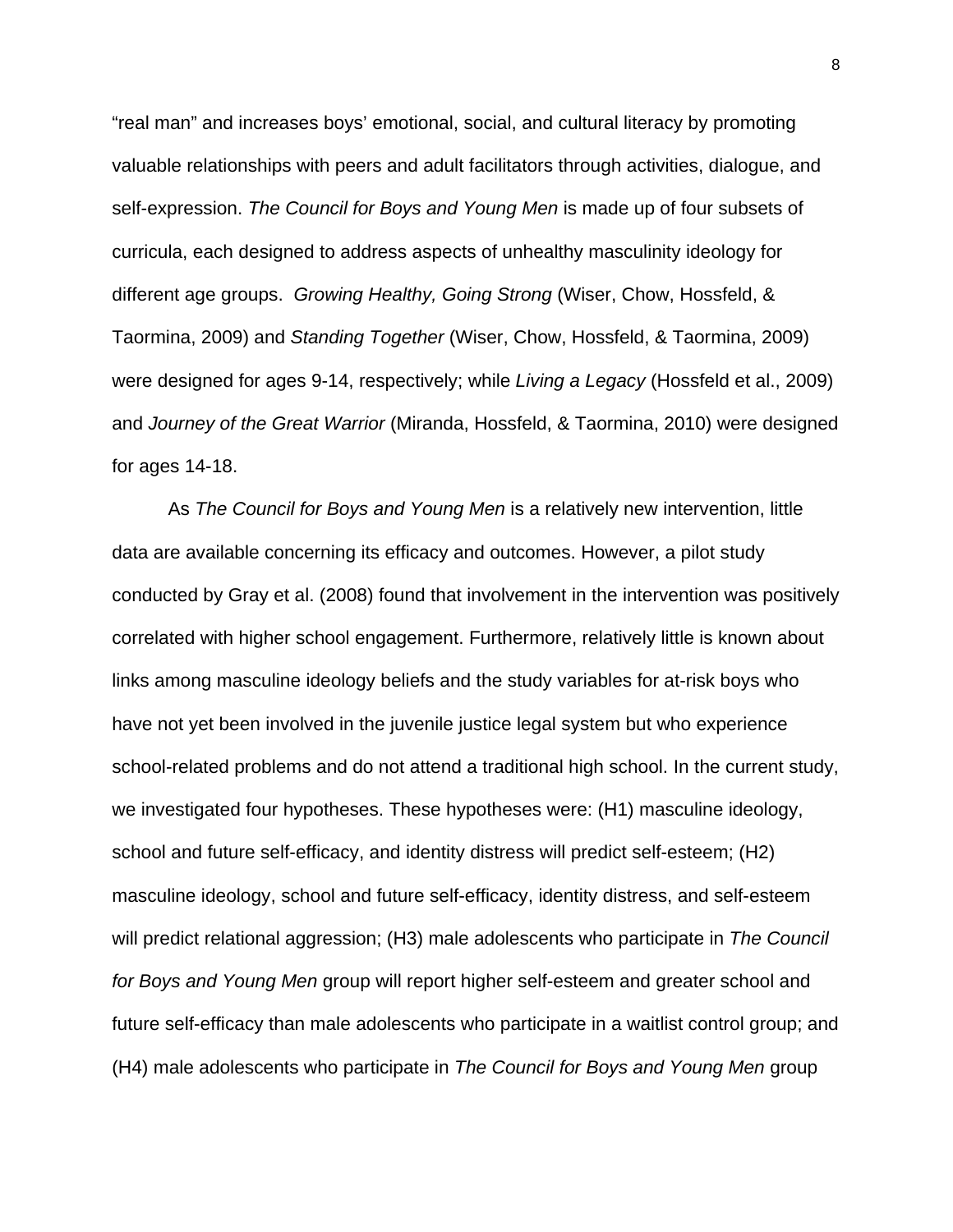will report less masculinity ideology, identity distress, and relational aggression than male adolescents who participate in a waitlist control group.

# **Method**

### **Recruitment and Participants**

This study was conducted at an alternative high school for students who struggled with behavior problems in their traditional school. Before recruitment began, approval for this research was obtained from the university Institutional Review Board and from the local public school system. Recruitment occurred via advertisements posted in school hallways and classrooms and by classroom visits. Interested students were given a letter explaining the study, and a parental informed consent form was given to those 17 or younger. A power analysis indicated that at least 54 participants were needed for an effect size of .25, with a power of .90. However, there were only 53 eligible male students attending this school. Of these, 22 (41.5%) volunteered to participate and completed the pretest instruments. Age ranged from 14 to 19 (*M* = 16.59, *SD* = 1.36). Four boys were in 9<sup>th</sup> grade, four in 10<sup>th</sup> grade, six in 11<sup>th</sup> grade, and eight in 12<sup>th</sup> grade. Eleven self-identified as White, seven as Latino, two as African-American, and two did not self-identify. Seven fathers/stepfathers and 12 mothers/stepmothers had some college/technical training. Six fathers/stepfathers and seven mothers/stepmothers each had a high school diploma/GED. Three fathers/stepfathers and one mother/stepmother had an  $8<sup>th</sup>$  grade education. The educational level was not reported for six fathers/stepfathers and two mothers/stepmothers.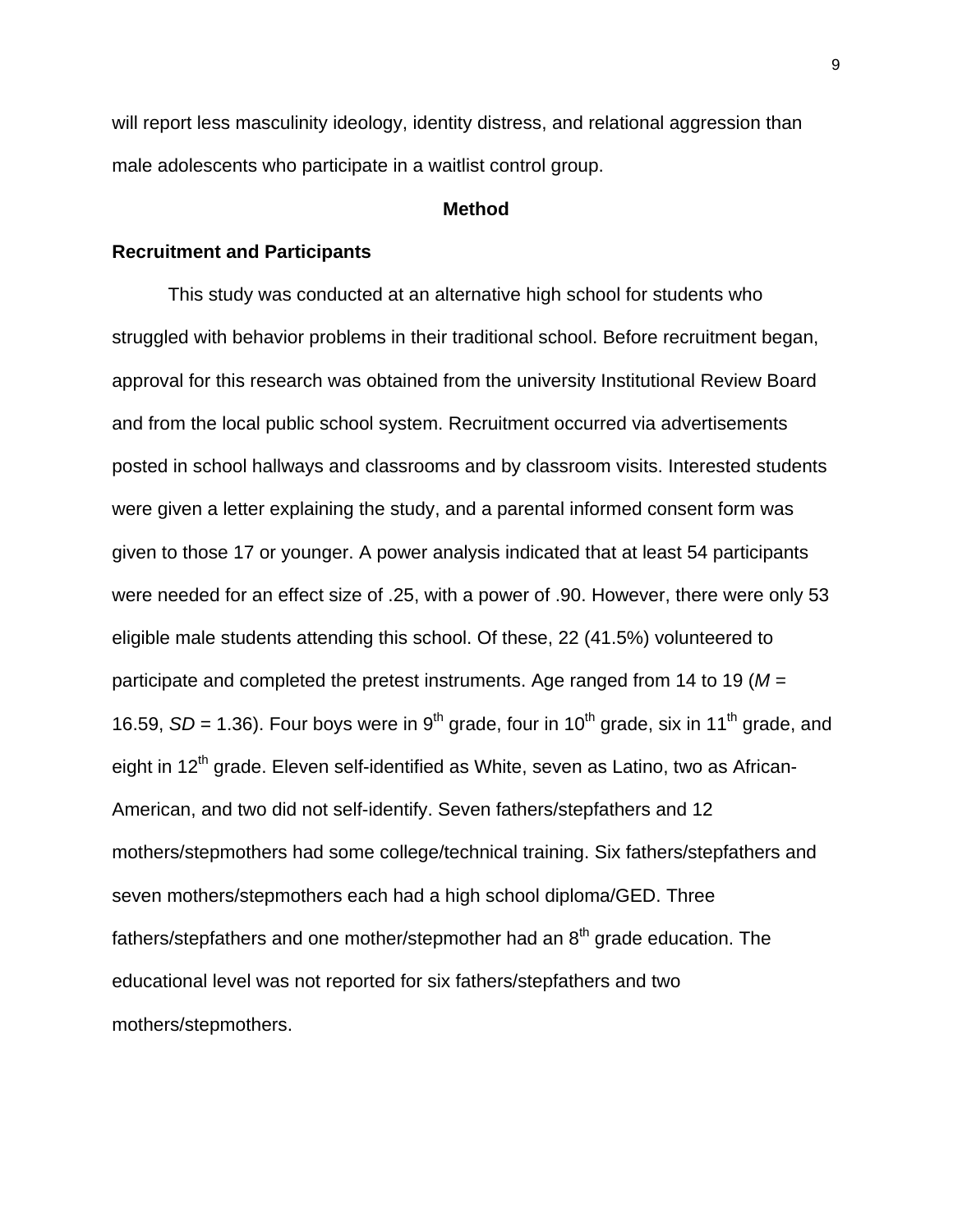## **Design**

After pre-testing, the 22 boys were randomly assigned to *The Council for Boys and Young Men* intervention group (*n* = 11) or to a waitlist control group (*n* = 11). Pretest data were used to test H1 and H2. A 2 (group) by 2 (time) pretest-posttest repeated measures design was used to test H3 and H4.

**Group leaders.** The two group leaders were male students in graduate counseling programs. Both had completed at least one year of supervised practicum and specialized in working with adolescents. Before facilitating the intervention, both leaders met weekly to discuss and to become oriented to the intervention curriculum and to decide how to divide facilitation responsibilities.

**Intervention group**. *The Council for Boys and Young Men itself is made up of four subsets of curricula, each designed to address aspects of unhealthy masculinity ideology for different age groups. Growing Healthy, Going Strong (Wiser et al., 2009)* and *Standing Together* (Wiser et al., 2009b) are designed for ages 9-14, respectively; while *Living a Legacy* (Hossfeld et al., 2009) and *Journey of the Great Warrior* (Miranda et al., 2010) are for ages 14-18. *The Council for Boys and Young Men* meetings are 60 to 90 minutes sessions and held weekly for 10 weeks. During the sessions, boys are given the opportunity to talk and listen to concerns and interests across topics such as relationships, conflict resolution, education, leadership, community service, diversity, mass media messages, personal values, integrity, and future goals (Trepper et al., 2009). Activities include role-playing, journaling, group discussion, and drawing to address themes such as unhealthy masculine identity norms, diversity, mentoring,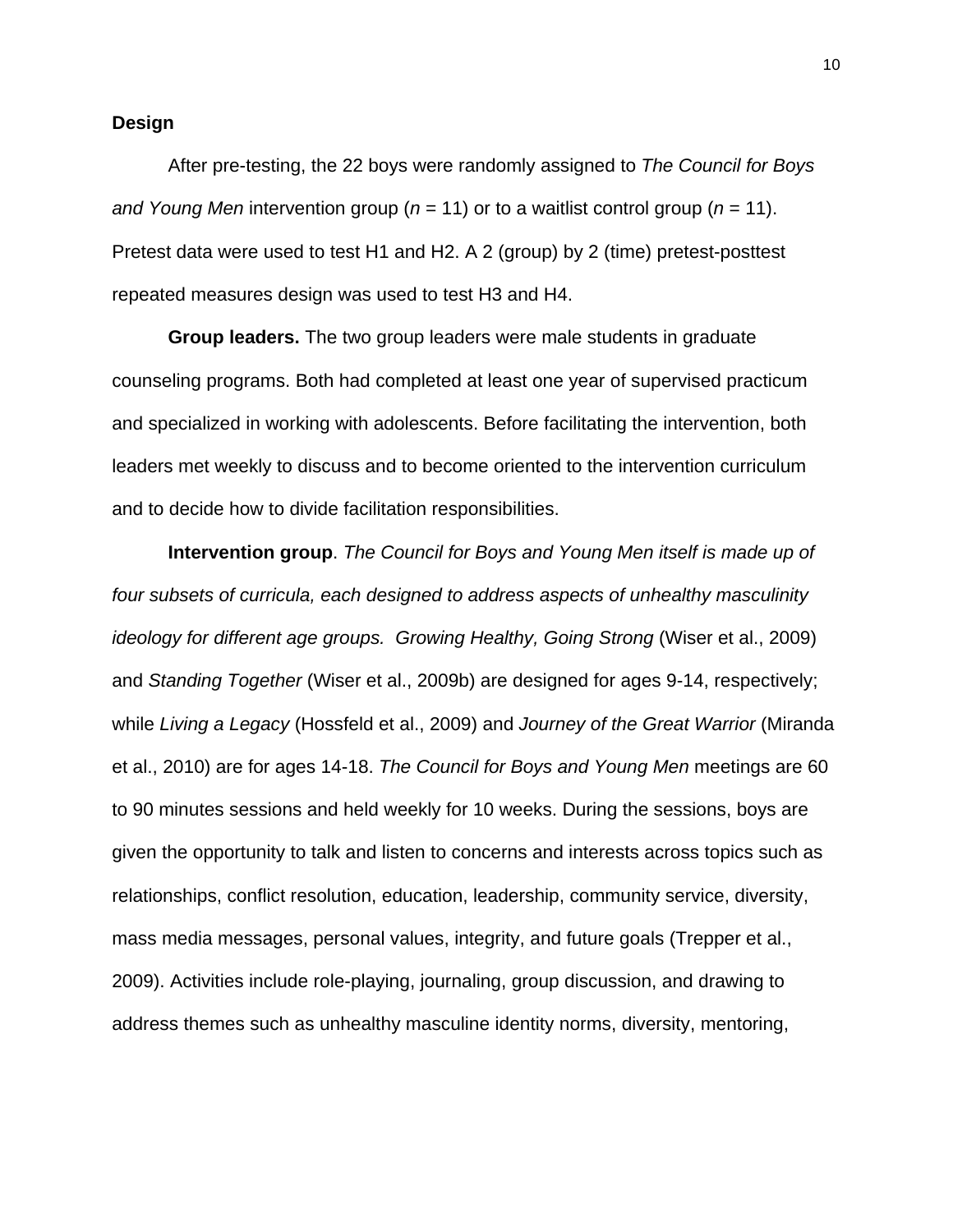friendships, goals, and bullying (Trepper et al., 2009). Due to class schedules and statemandated testing, the program was adjusted to eight 60-minute sessions.

Each group meeting focused on a specific theme. In the first session, the theme was "Creating Our Council." The group's purpose and format were explained, rules for conduct during sessions were derived, and hopes and fears about the group and expectations and perceptions of roles for boys and men were discussed. The theme for session two was "Strength Through Diversity." Activities included completing a group *culture gram*. Participants also participated in a discussion of diversity, stereotyping, prejudice, and discrimination, as well as an activity focused on experienced discrimination or unfair treatment, such as receiving preferred treatment from someone or being questioned by authority without logical basis.

"Mentors, Role Models, and Heroes" was the theme for session three. The "Personal Web of Influence and Support Activity" was used to stimulate discussion about how the web relates to life, relationships, support, and negative influences. Group members drew their personal webs of influence and support and discussed supportive relationships. Discussion focused on turning to positive influences as a strategy for coping with difficulties and seeking guidance in difficult decisions regarding personal and future decisions.

"Unlocking the Code" was the theme for session four. Societal expectations about male gender roles, such as the need to be independent, emotionally stoic, and tough, were discussed. The "Boys Boxed In" activity was used to examine personal experiences around socialized male gender norms and how the boy/man "code" (Pollack, 1998) can "box in" individuals.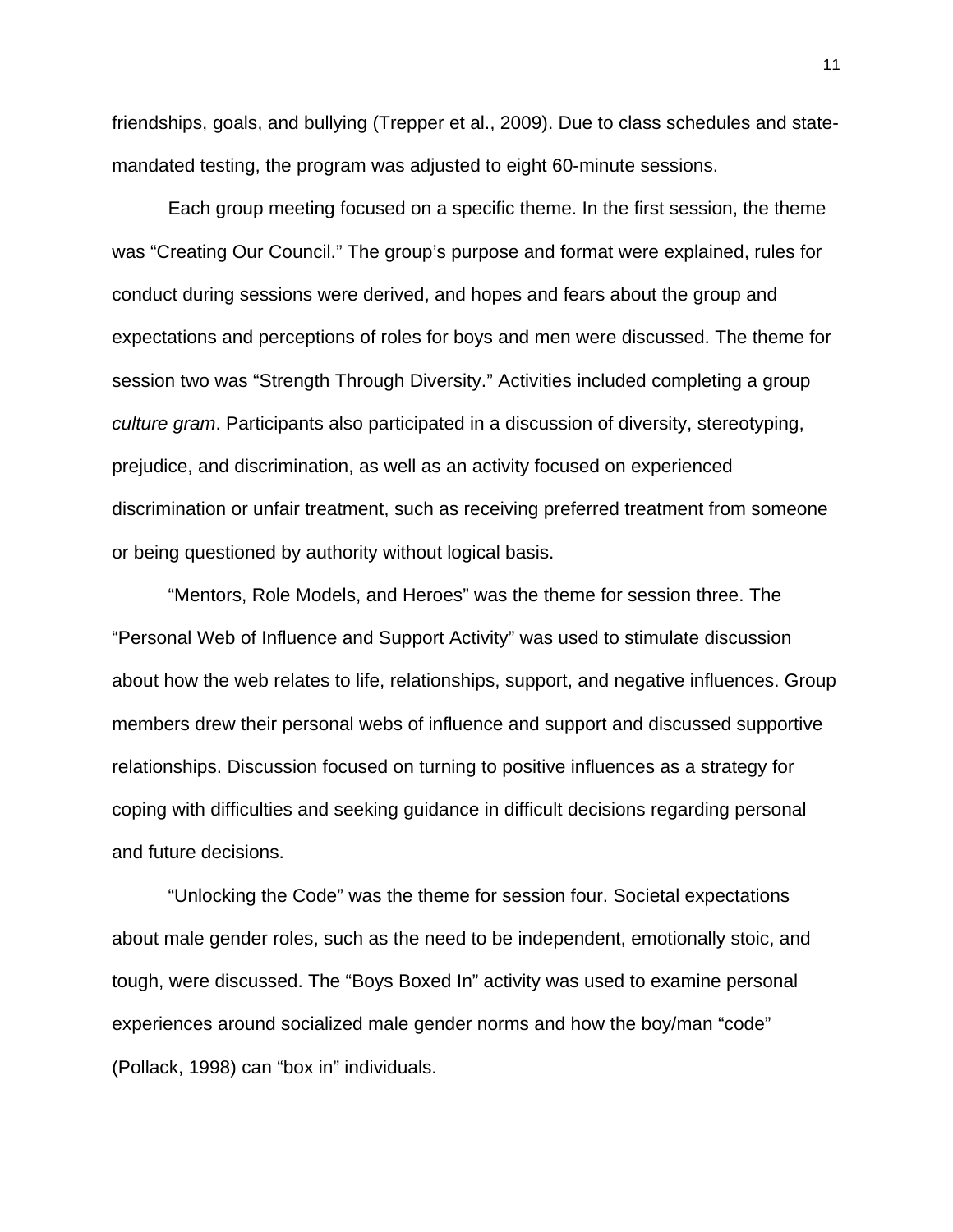The focus for session five was "Healthy Relationships." Group members wrote questions about relationships (both romantic and non-romantic) anonymously. Discussion questions focused on intimacy, healthy relationships, emotional honesty/expression, and how these have been inculcated with the boy/man code.

The theme for session six was "Who's the Man? Boys and the Media." Participants completed the "Star of the Show" worksheet and discussed what they were attracted to and influenced by in the media. In the "Real Man Collage" activity, members examined current magazines and publications targeting male audiences to identify societal messages about masculinity. The session ended with a discussion about socialization and normative masculinity.

For session seven, "Conflict Resolution-Squash It Before It Starts" was the theme. After reading "Joe's Story," a narrative about a young man whose poor social choices lead to an unwanted and avoidable physical altercation, group members discussed their reactions and identified possible proactive solutions. Group conversation focused on preventing conflict before it starts, identifying emotions and behaviors that precede and provoke conflict, and how the boy/man code exacerbates conflict. To address the last theme, "Living and Leaving a Legacy," the group focused on themes salient to their identity, lessons learned, and how best to improve personally.

**Waitlist control**. The boys in the waitlist control group completed the pretest and the posttest and were then invited to participate in The Council intervention.

## **Measures**

In addition to completing a demographic sheet at pretest, participants completed five instruments that assessed the outcome variables at both pretest and posttest.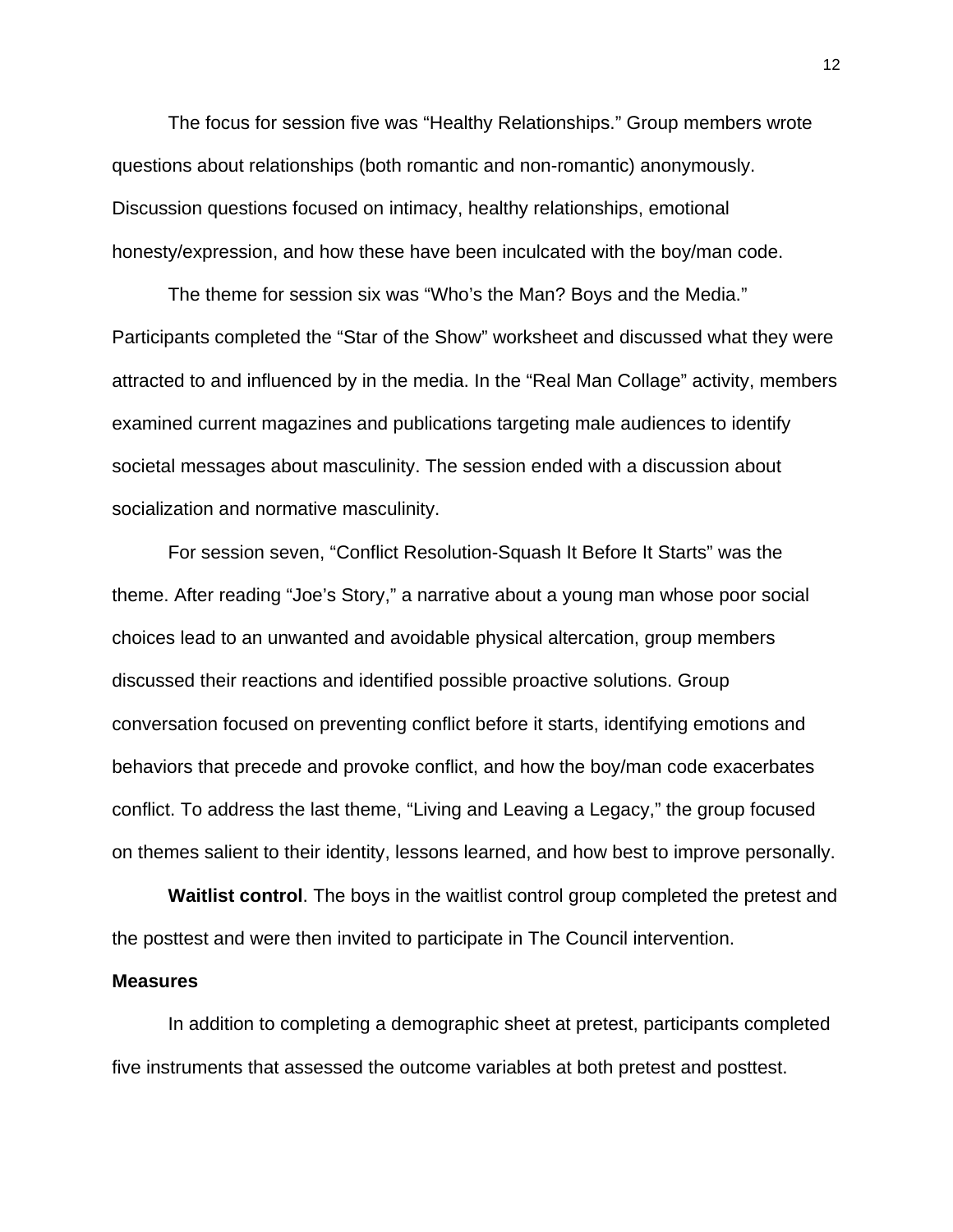**Rosenberg Self-Esteem Scale** (RSE). Rosenberg (1965) designed this 10-item scale to measure one's feelings of self-worth. Items such as "At times I think that I am no good at all" are rated on a 4-point scale ranging from "strongly agree" to "strongly disagree." Ratings are summed to form a total score that can range from 10 to 40, with higher scores indicating higher self-esteem. Cronbach's alphas ranging from .72 to .88 and a test-retest reliability of .82 have been reported (Gray-Little, Williams, & Hancock, 1997). For this study, the Cronbach's alphas were .86 at pretest and .90 at posttest.

**Adolescent Masculinity Ideology in Relationships Scale** (AMIRS; Chu, Porche, & Tolman, 2005). The 12-item AMIRS has four major themes: Emotional stoicism, heterosexual dominance, sexual drive, and physical toughness. Items such as "If a guy tells people his worries, he will look weak" are rated on a 4-point Likert-type itme ranging from "disagree a lot" to "agree a lot," with reverse coding on five items. Total scores can range from 12 to 48, with higher scores indicating stronger beliefs in a conventional masculine gender ideology. Internal consistencies have been established across different ages of adolescents ( $7<sup>th</sup>$  grade: Cronbach's alpha = .71;  $8<sup>th</sup>$  grade: Cronbach's alpha = .67; high school: Cronbach's alpha = .70) and also for the samples combined ( $α = .70$ ) (Chu et al., 2005). For the current study, Cronbach's alphas computed for pre- and post-data were .72 and .81, respectively.

**Identity Distress Survey** (IDS). Berman, Montgomery, and Kurtines (2004) modeled the IDS after the DSM-III and III-R criteria for Identity Disorder. Useful for identifying youth who have difficulties in developing a healthy personal identity, the IDS can be used to assess identity problems and to explore links between identity problems and other areas of psychological functioning. Participants are asked to rate on five-point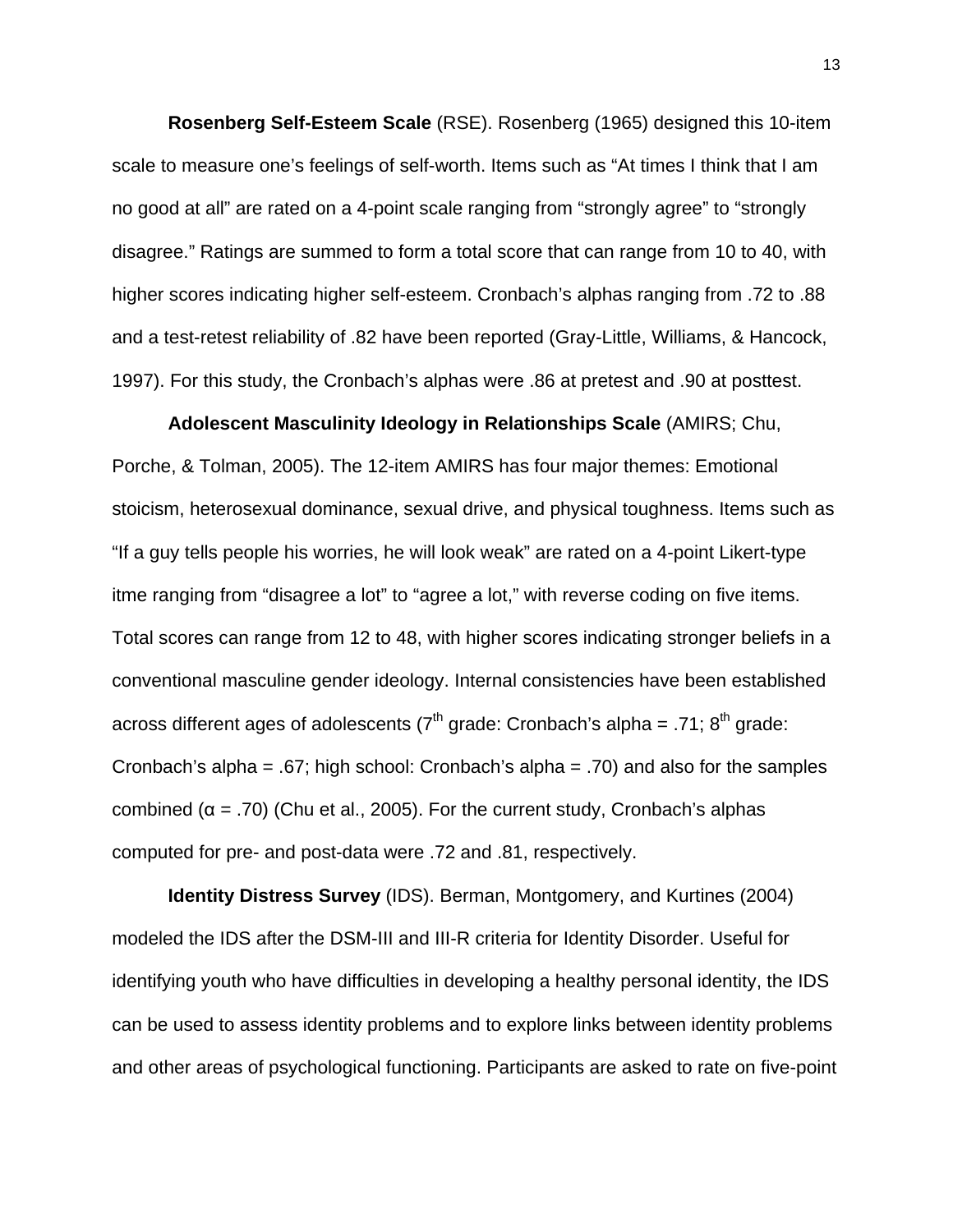Likert-type items the degree to which they have been distressed or worried about the following identity issues: Long-term goals, career choice, friendships, sexual orientation and behavior, religions, values and beliefs, and group loyalty. They also rate a  $10<sup>th</sup>$ statement on how long they have been upset or distressed about the previous items on five-point Likert-type items. Total scores range from 10 to 50, with higher scores indicating more identity distress. Internal consistency was reported as .84 with oneweek test-retest reliability of .82 (Berman et al., 2004). For the study sample, the Cronbach's alphas were .79 for pre-data and .81 for post-data.

**Educational Self-Efficacy-Adolescence** (ESEA)**.** Developed by Robinson Kurpius (1992), the ESEA measures one's confidence in being able to accomplish various education-related tasks. Participants rated themselves on seven-point Likert items ranging from "not sure" to "very sure" they can complete a task. Two of the four subscales were used in this study: School Self-Efficacy, which assesses belief in one's ability to do well in 13 basic high school subjects and Future Self-Efficacy, which assesses beliefs about 21 statements about the future, such as "finishing high school will help me get a good job." Responses within each subscale are summed and averaged. Total scores can range from one to seven. Robinson Kurpius reported internal consistencies of .93 for School Self-Efficacy and .77 for Future Self-Efficacy for 500 high school girls. For the current sample, the Cronbach's alphas for pre and post data on School Self-Efficacy were .89 and .88, respectively. For Future Self-Efficacy, Cronbach's alphas were .86 and .85, respectively.

**Relational Aggression.** Little, Jones, Henrich, and Hawley (2003) created two scales to measure relational aggression. The 12-item instrumental relational aggression

14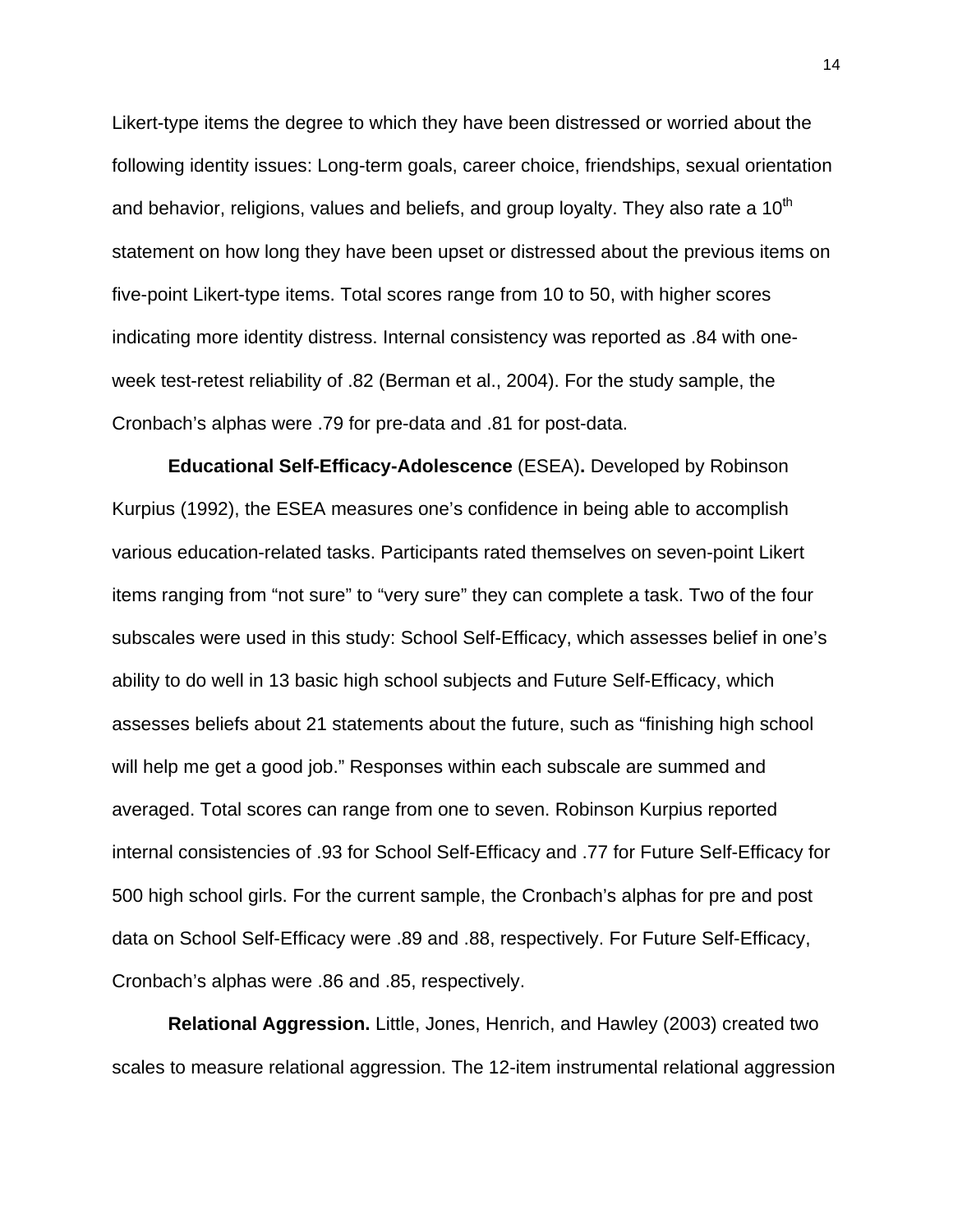scale presents items such as "I often tell friends to stop liking someone to get what I want." Each item is responded to on a four-point Likert-type item ranging from "not at all true" to "completely true." Seven items comprise the reactive relational aggression measure. Items such as "If others upset or hurt me, I get my friends to stop liking them" are responded to on four-point Likert-type items ranging from "not descriptive" to "very descriptive." For the current study, after responses for each scale were summed and averaged, the two scores were averaged to form an overall mean relational aggression score, with higher scores reflecting higher relational aggression. For a sample of 1723 students, Little et al. (2003) reported internal consistencies of .63 and .78 for the reactive and the instrumental subscales, respectively. For the current study, Cronbach's alphas for pre and post data were .79 and .88, respectively.

#### **Procedures**

One week prior to the first intervention group session, all participating students were given a pre-test packet consisting of the demographic questionnaire, the AMIRS, RSE, IDS, ESEA, and the Relational Aggression measures. Participants were then randomly assigned to The Council intervention or to the waitlist control. Immediately following the final session for the intervention group, all participants were given a posttest packet. The range of sessions attended by participants was 6 to 8 sessions, with a mean of 7.18 sessions. After the posttest, boys in the waitlist group were invited to participate in The Council intervention.

## **Results**

Stepwise regressions were calculated to determine whether the independent variables (identity distress, masculinity ideology, school self-efficacy, and future self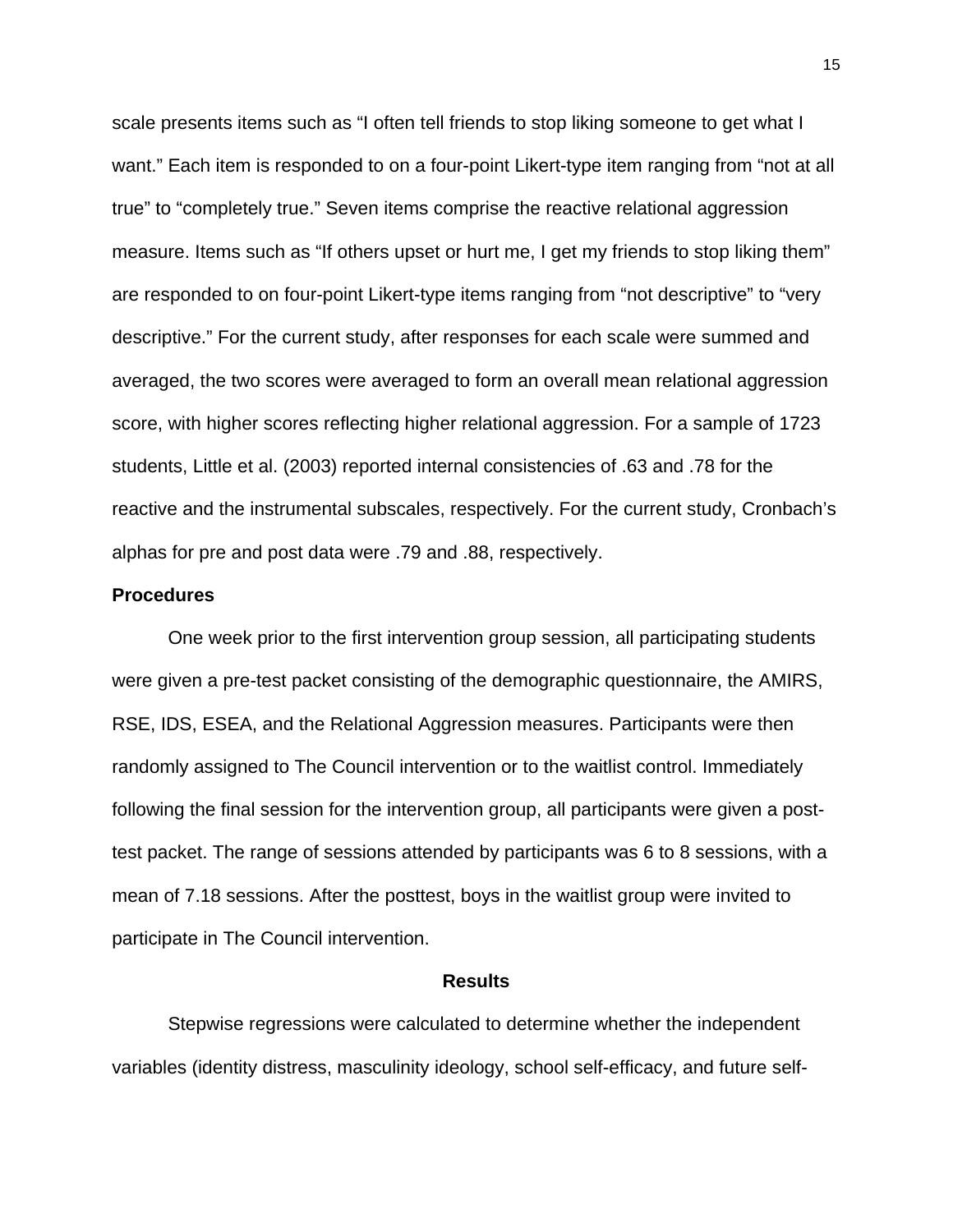efficacy) would account for significant variance in the boys' self-esteem (H1) and whether self-esteem, identity distress, masculinity ideology, school self-efficacy, and future self-efficacy would predict relational aggression (H2). The first stepwise regression indicated that masculinity ideology alone accounted for 18.2% of the variance in self-esteem,  $F(1, 20) = 4.44$ ,  $p = .048$  with a beta weight of  $-0.43$ . Self-esteem was negatively correlated with less stereotypical masculinity ideology (*r* = -.43, *p* <.05). The second stepwise regression included self-esteem as an independent variable and tested the ability of the five independent variables to predict relational aggression. Again, the only significant predictor was masculinity ideology ( $\beta$  = .57), accounting for 28.8% of the variance,  $F(1, 20) = 8.08$ ,  $p = .01$ . Relational aggression was positively correlated with stereotypical masculinity ideology (*r* = .40, *p* <.05). The power analysis indicated that our sample size was less than half than that needed for robust statistical analyses (Cohen, Cohen, West, & Aiken, 2003); therefore, these findings are exploratory only.

A series of analyses of covariance (ANCOVA) were conducted to evaluate the effect of *The Council for Boys and Young Men* group intervention on participants' selfesteem, school self-efficacy, and future self-efficacy (H3). According to Green & Salkind (2008), the use of parametric statistics, such as ANCOVA, is sufficiently robust and provides meaningful results when working with Likert and Likert-type scales, and was therefore chosen for this study. The independent variable, type of group, included two levels: the intervention group and the waitlist control group. The covariate for each ANCOVA was the corresponding pre-test baseline scores for each measure. Prior to conducting the ANCOVAs, the correlations between the measures at pre and posttest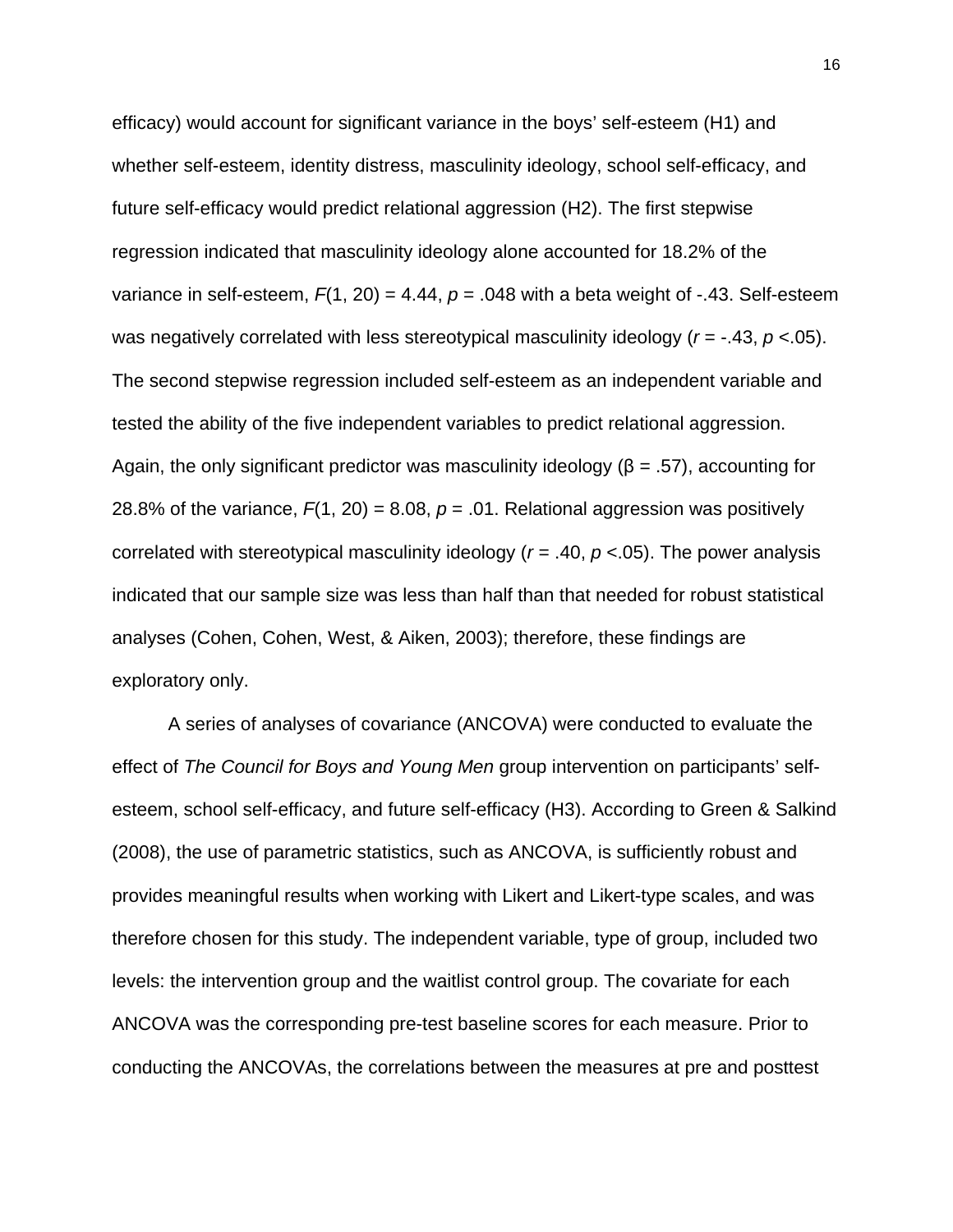were calculated. All correlations were significant with values that ranged .862 (*p* =.001) for esteem to .467 (*p* = .038) identity distress. Furthermore, all tests of homogeneity of variance and of homogeneity of regression slopes were non-significant. Thus the data met the model assumptions of ANCOVA. The means and standard deviations for the outcome variables for both the intervention and control groups are reported in Table 1.

#### **Table 1**

|                                   | <b>Pre-test</b> |           | <b>Post-test</b> |           | <b>Adjusted</b> |           |
|-----------------------------------|-----------------|-----------|------------------|-----------|-----------------|-----------|
| <b>Measure</b>                    | М               | <b>SD</b> | М                | <b>SD</b> | M               | <b>SE</b> |
| <b>Treatment Group</b>            |                 |           |                  |           |                 |           |
| Self-Esteem                       | 34.42           | 3.96      | 34.87            | 4.78      | 33.96           | 0.77      |
| <b>School Self-Efficacy Scale</b> | 5.42            | 1.08      | 5.70             | 0.86      | 5.60            | 0.28      |
| <b>Future Self-Efficacy Scale</b> | 5.67            | 0.79      | 6.00             | 0.62      | 5.98            | 0.11      |
| <b>Masculinity Ideology</b>       | 27.00           | 6.59      | 24.86            | 7.64      | 25.30           | 1.24      |
| <b>Identity Distress</b>          | 22.92           | 7.51      | 21.75            | 5.10      | 22.18           | 1.60      |
| <b>Relational Aggression</b>      | 27.66           | 5.30      | 25.55            | 5.24      | 27.14           | 1.80      |
| <b>Control Group</b>              |                 |           |                  |           |                 |           |
| Self-Esteem                       | 31.60           | 5.01      | 31.47            | 4.53      | 32.59           | 0.85      |
| <b>School Self-Efficacy Scale</b> | 5.03            | 1.29      | 4.67             | 1.21      | 4.77            | 0.30      |
| <b>Future Self-Efficacy Scale</b> | 5.57            | 0.59      | 5.37             | 0.39      | 5.40            | 0.10      |
| <b>Masculinity Ideology</b>       | 28.28           | 5.19      | 27.33            | 4.85      | 26.80           | 1.38      |
| <b>Identity Distress</b>          | 25.76           | 6.21      | 24.89            | 6.34      | 24.35           | 1.77      |
| <b>Relational Aggression</b>      | 31.03           | 7.65      | 31.41            | 9.54      | 29.46           | 2.00      |

| Treatment and Control Group Means and Standard Deviations for Pre- and Post-tests |  |
|-----------------------------------------------------------------------------------|--|
|-----------------------------------------------------------------------------------|--|

For school self-efficacy, the ANCOVA revealed group differences, *F*(1, 17) = 5.50, *MSE* = .80, *p* = .031. The strength of relationship between the treatment group factor and the dependent variable was strong, as assessed by a partial  $\eta^2$ , with the treatment group factor accounting for 24.4% of the variance in the school self-efficacy posttest scores, holding constant pretest scores. After accounting for pretest scores, the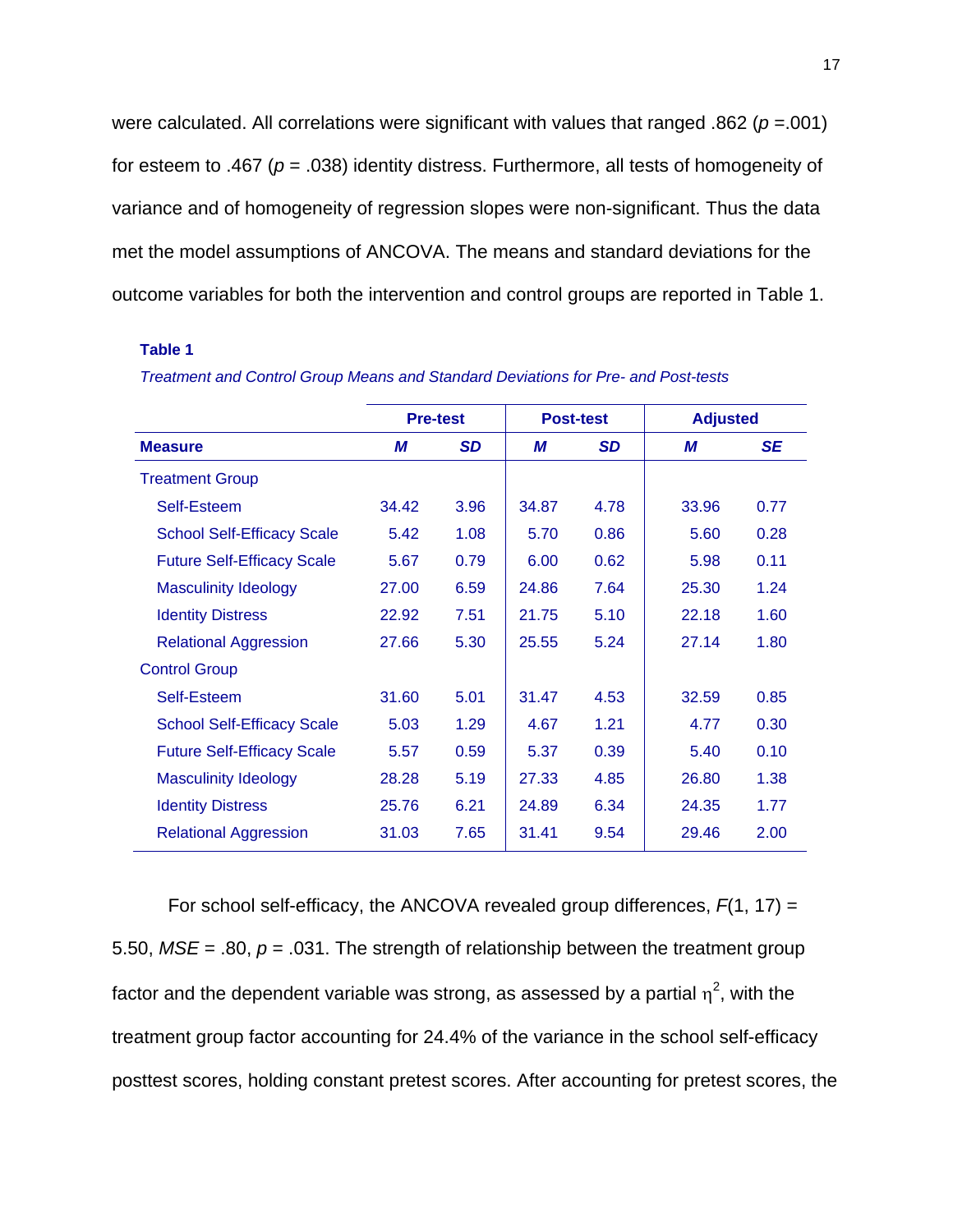boys in The Council group (Adj *M* = 5.68, *SE* = 0.27) scored significantly higher on school self-efficacy than did the boys in the waitlist control group (Adj *M* = 4.34, *SE* = 0.30). Similar group differences were found for future self-efficacy, ANCOVA *F*(1, 16) = 11.92,  $MSE = .13$ ,  $p = .003$ , partial  $\eta^2 = .43$ . Male adolescents who participated in The Council group (Adj *M* = 5.98, *SE* = 0.11) reported higher future self-efficacy than did those in the waitlist control group (Adj  $M = 5.40$ ,  $SE = 0.10$ ). The ANCOVA using selfesteem was not significant,  $F(1, 17) = 1.37$ ,  $MSE = 8.28$ ,  $p = .26$ , observed power  $\beta =$ .20, partial  $\eta^2 = .08$ .

The pre- and post-test correlations for each set of outcome variables were significant; however, the correlations between the different outcome variables were not significant. Therefore, series of one-way ANCOVAs that controlled for the pre-test on its paired post-test assessment were conducted to evaluate the effect of participating in The Council on masculinity ideology, identity distress, and relational aggression (H4). For masculinity ideology, the ANCOVA was not significant, *F*(1, 17) = .65, *MSE* = 0.12,  $p = .43$ , observed power  $\beta = .12$ , partial  $\eta^2 = .04$ . For identity distress, the ANCOVA was also not significant,  $F(1, 17) = .807$ ,  $MSE = 27.66$ ,  $p = .38$ , observed power  $\beta = .14$ , partial  $\eta^2$  = .05. For relational aggression, the ANCOVA was not significant,  $F(1, 17)$  = .70, *MSE* = 23.27, *p* = .41, observed power β = .12, partial  $η<sup>2</sup>$  = .04.

### **Discussion**

For the 22 boys who participated in this study, their perceptions of what it means to be male were related to their self-esteem and relational aggression. This finding is consistent with prior research on negative aspects of rigid adherence to masculinity ideology (Carrigan et al., 1987; Farrell, 1986; Goldberg, 1976, 1979, 1983; Levant &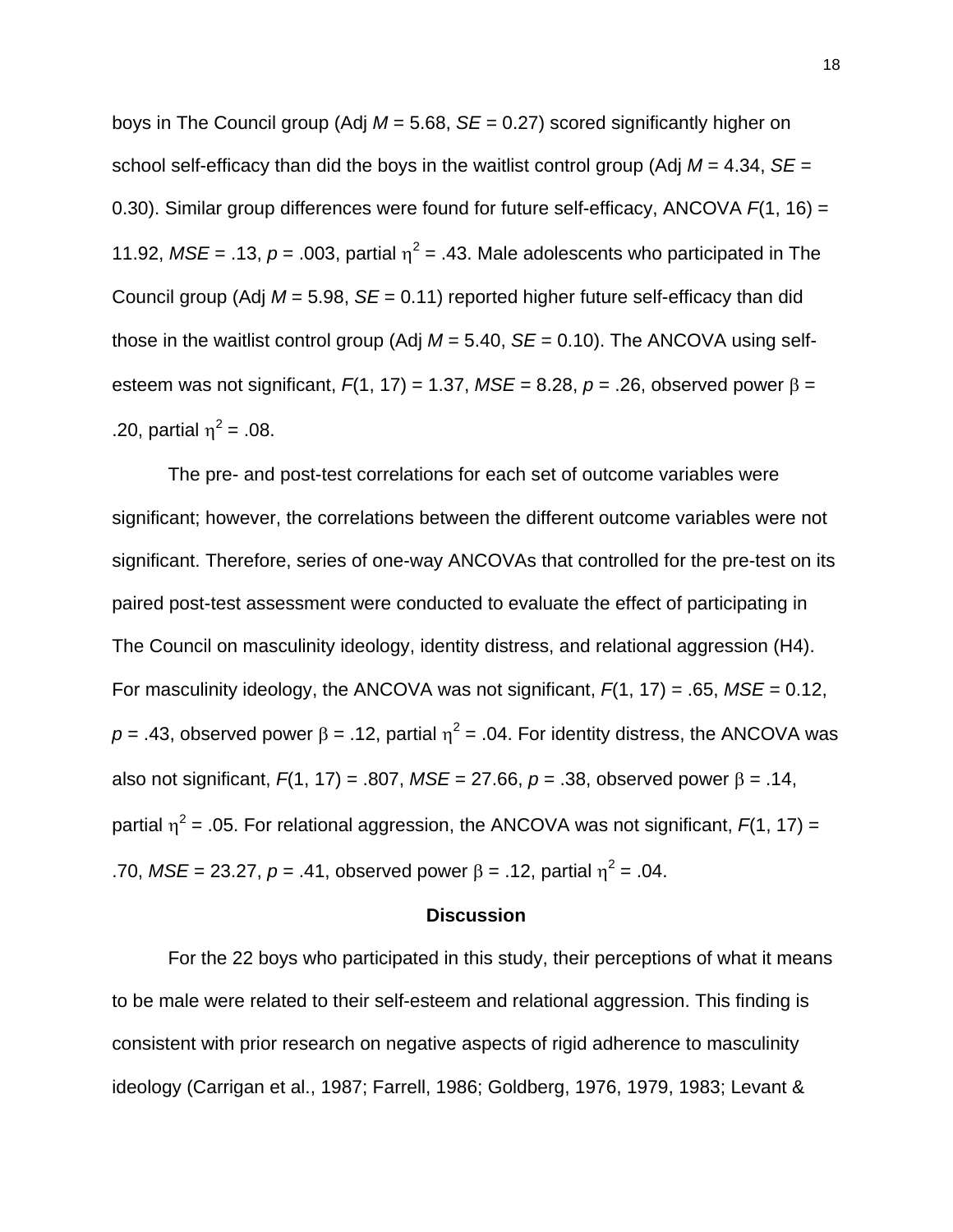Pollack, 1995; Meth et al., 1990; O'Neil, 1981, 1982; Pleck, 1981; Pollack, 1998). Specifically in this study, endorsement of traditional masculinity ideology was positively related to relational aggression and negatively related to self-esteem, which is consistent with prior research on male gender role strain (Pleck, 1995). Masculinity appears to be an important factor in how these adolescent boys saw themselves and related to others. Although findings did not reveal significant changes in masculine identity ideology, the males who participated in The Council group were encouraged to expand their concept of what it means to be male. They participated in activities that provided discussion about what they perceive to be a male in today's society and how they arrived at these perceptions. They experienced discussions about feelings, personal fears, and areas of perceived vulnerability with male peers. As a result, they may have been able to see themselves a little differently, created some new relationships, and challenged the avenues of information by which they learned what it means to be a male. Although the impact of these discussions and activities did not result in a statistical change in scores, the post-test scores reflect a shift towards less rigid adherence to traditional masculinity ideology.

While the control group stayed at or around baseline levels on the outcome measures, The Council participants showed some improvements in self-esteem as well as slight decreases in identity distress and relational aggression. While these changes were in a direction considered to be positive and healthier, they were not statistically significant. These shifts, however, are consistent with the idea that both positive social relationships and positive social experiences contribute to more positive self-esteem (Meggert, 2008). The group may have afforded them a positive social experience, which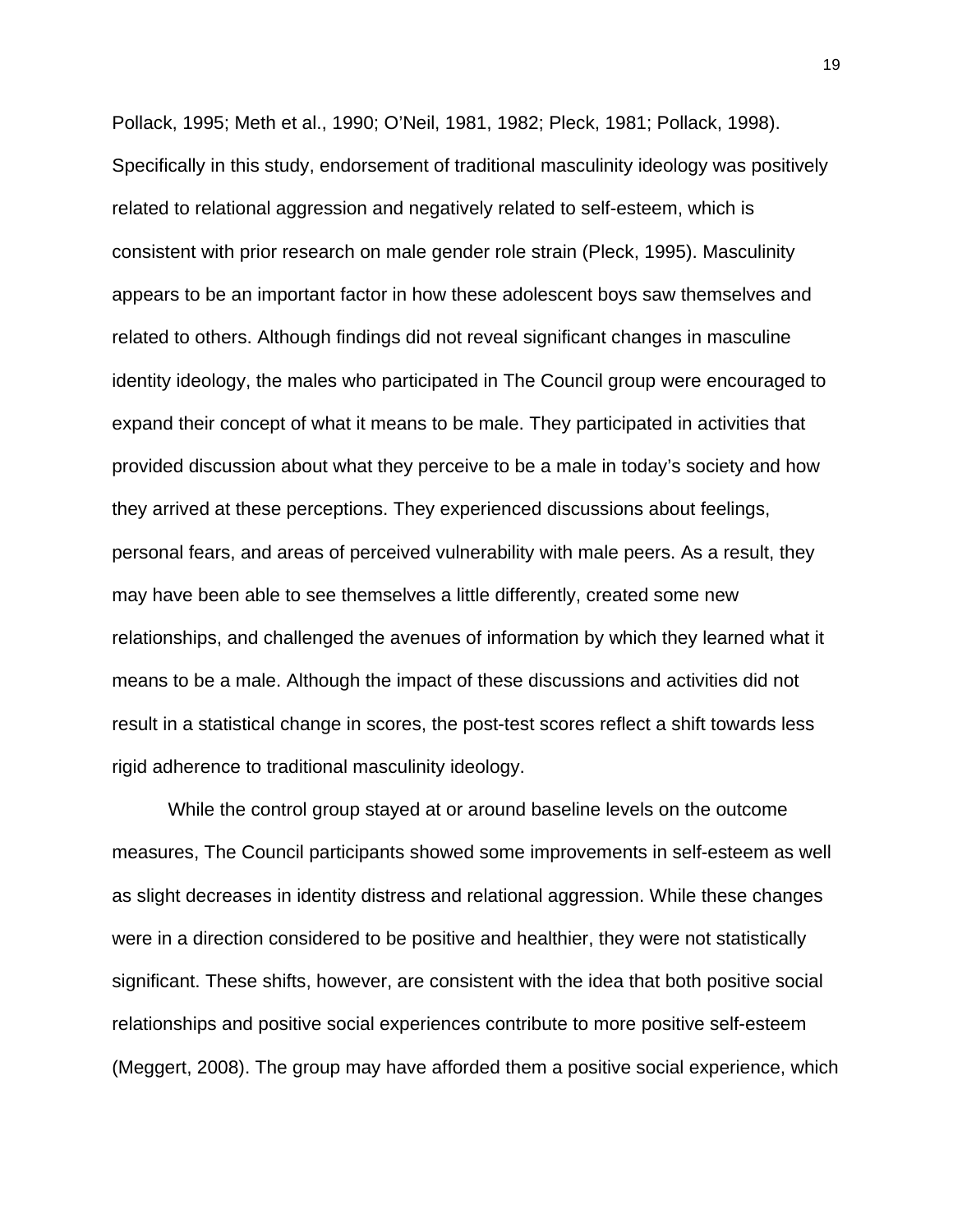may contributed to their movement toward more positive self-esteem. Furthermore, activities and discussions designed to promote healthy masculine identity and decrease role strain related to unhealthy aspects of masculine identity and socialized masculine norms occurred across group sessions. Both masculine identity and role strain have been linked to self-esteem (i.e., Levant & Pollack, 1995; Pleck, 1995; Pollack, 1998) and earlier findings linked low self-esteem and increased relational aggression (Barnow et al., 2005). Over-rigid adherence to socialized masculine norms was related to aggressive and violent behaviors (Pollack, 1998; Sabo, 1999) and using aggression to cope with emotional distress (O'Neil et al., 1986).

## **Implications for School Counselors**

While not a cure-all*, The Council for Boys and Young Men* has promising implications for school counseling practice and can easily be implemented within the school setting. As a result of participating in The Council group, adolescent males in this study became more positive both about their future efficacy and about their school efficacy. By exploring logistics of the job/college application process and identifying and challenging perceived barriers to finding a job/attending college in the future, these discussions also helped promote job/education-seeking competency. This increase in self-efficacy is consistent with social learning theory (Bandura, 1977; Bandura et al., 2001). By identifying and reinforcing skills already present in participants, encouraging them to seek positive mentors and stimulating discussion around how to do so, and having facilitators provide positive feedback when appropriate, The Council activities allowed group members to experience positive feedback and mastery experiences that appeared to enhance their self-efficacy beliefs about their ability to do well in school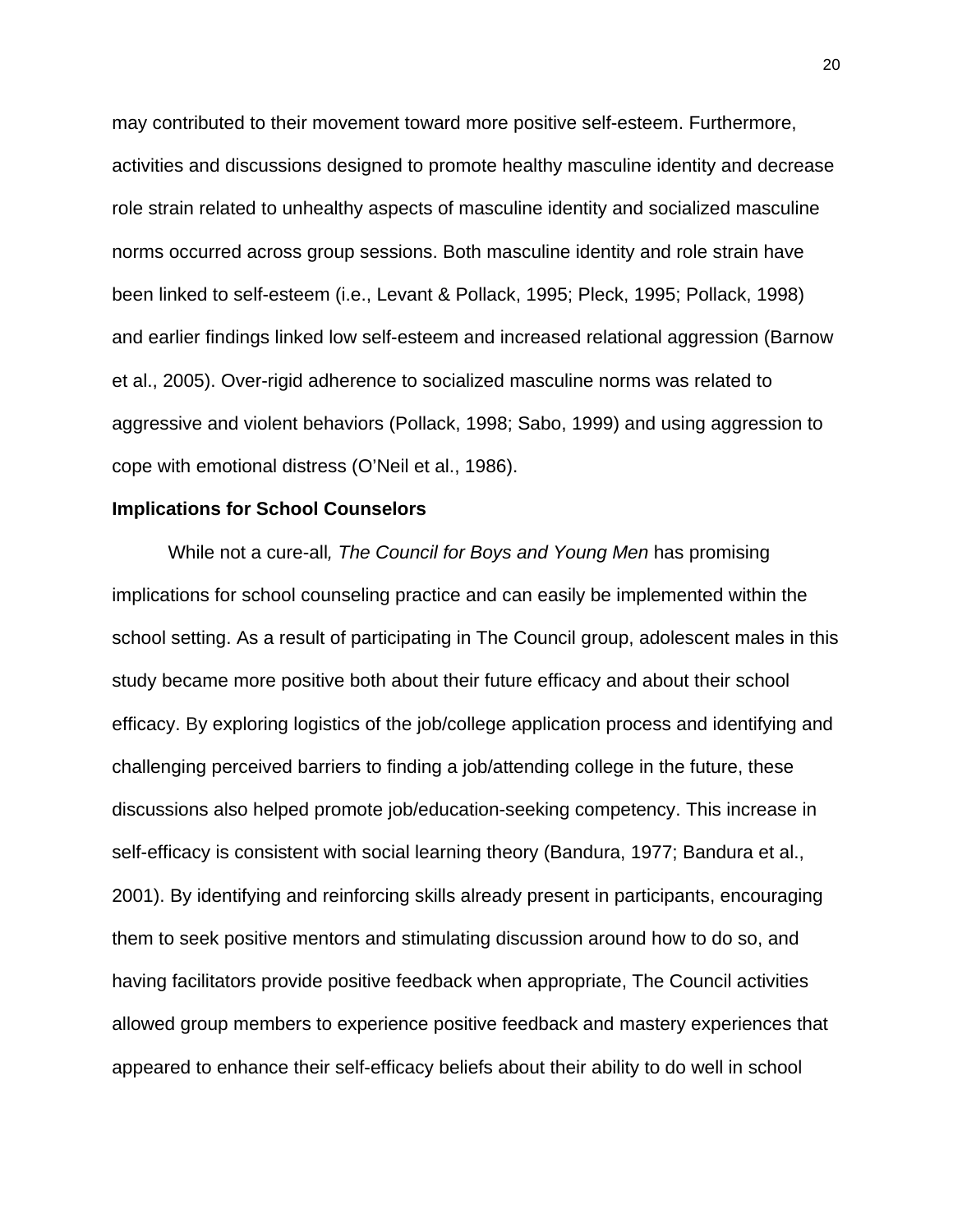subjects and to have a more hopeful future. Researchers showed that higher selfefficacy related to school is linked to more occupational and educational aspirations (Arbona, 1990; Church, Teresa, Rosebook, & Szendre, 1992). By implementing this group intervention, school counselors can potentially help adolescent males believe that they can do their work at school and can have a better future. Doing so also can potentially increase their academic persistence.

As evident from the increasing violence in schools, particularly by young males, school counselors can play a vital role in early prevention and intervention. Relational aggression is a form of bullying, and if school counselors can intervene to decrease relational aggression and in turn improve self-esteem, they may also decrease the probability of bullying behaviors that sometimes turn violent. Since The Council is a manualized treatment, school counselors can readily and easily use it with students.

Lastly, an important implication from this study is the need for school counselors to take masculinity into consideration generally when working with adolescent males, for it is during this life stage that boys struggle to decide who they are and what it means to be male, and how they are supposed to behave (Erikson, 1968). Although the sample size was small for the boys who participated in this intervention, endorsement of masculinity ideology accounted for significant variance in both self-esteem and relational aggression. School counselors are uniquely prepared for boys to discuss what it means to be a man and to help address myths they may believe about masculinity. The findings from this study suggest that The Council may be a viable intervention for boys, such as boys in this study, who already exhibit behavioral difficulties in school.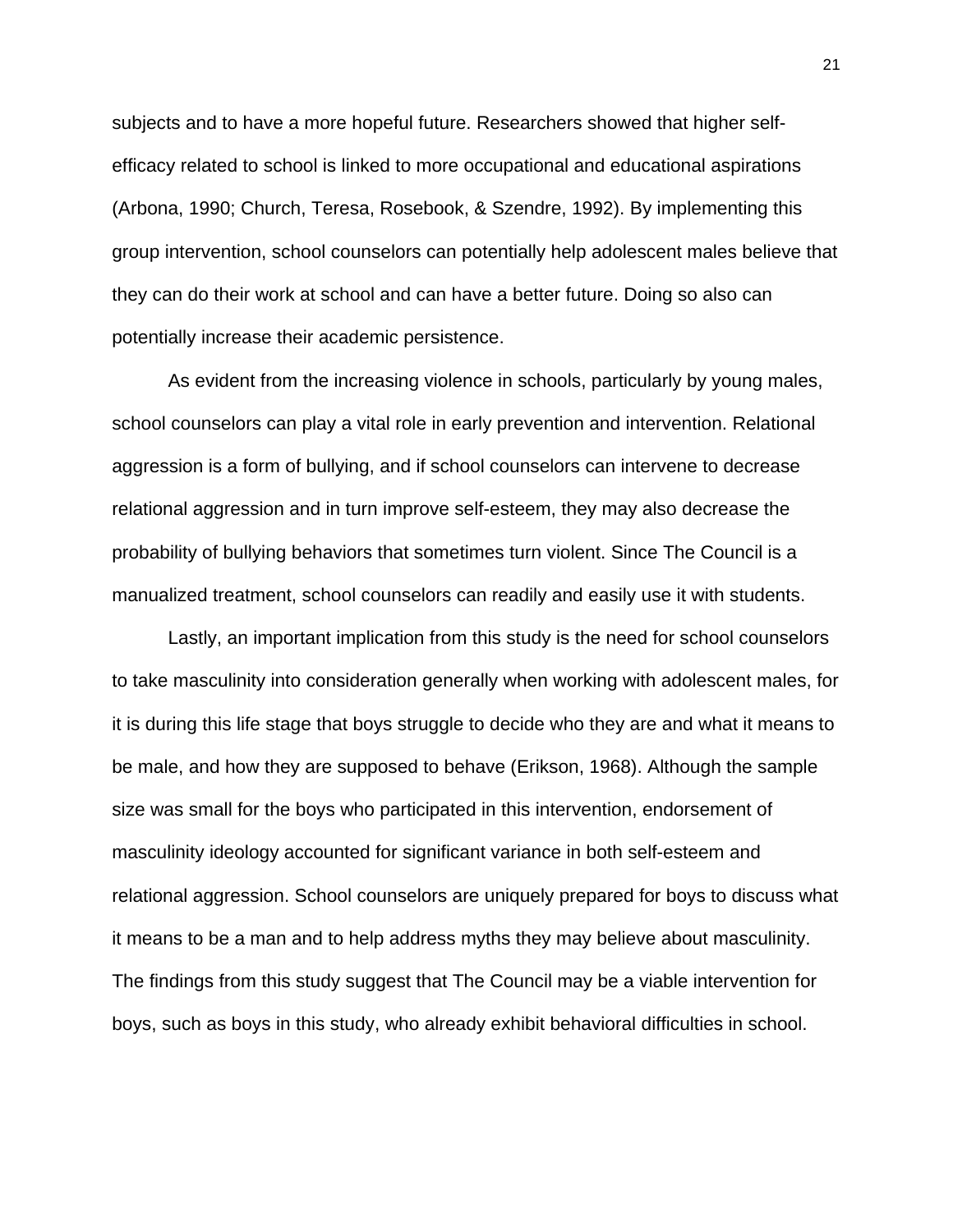## **Limitations of Study**

There are a number of limitations to this study that need to be noted. First, because of difficulties obtaining parental/guardian consent and the size of the potential subject pool, it became requisite to conduct the study with a small sample size. This small sample size failed to meet the suggested sample size based on power analysis; therefore, any conclusions resulting from this study must be made very tentatively. Furthermore, the small sample size allowed only one intervention and one waitlist control group. Given that the observed power estimates for the non-significant findings ranged from weak to moderate, an increased sample size may have yielded sufficient power to uncover group differences, particularly considering the direction of the changes from pre to post test for the intervention group but not for the waitlist control group. Still, it needs to be emphasized that this study is only a pilot and needs to be replicated with a larger sample of high school boys.

Second, duration of the intervention may also have been a limitation in that it was offered over an eight-week period as compared to the desired 10-week period, and for a total of eight clock hours as opposed to the recommended 10-15 clock hours per session. Further, *The Council for Boys and Young Men* curricula are designed to be delivered in a manualized, sequential fashion. Due to the afore-mentioned time constraints, sessions 2 and 9 were omitted, forcing a departure from the manual's instructions. Such a departure makes it impossible to state that the administration of the intervention was fully manualized. If it had been possible to follow the recommendations, the group intervention may have been more impactful. Limiting participants' time to think about and integrate what was discussed in group may have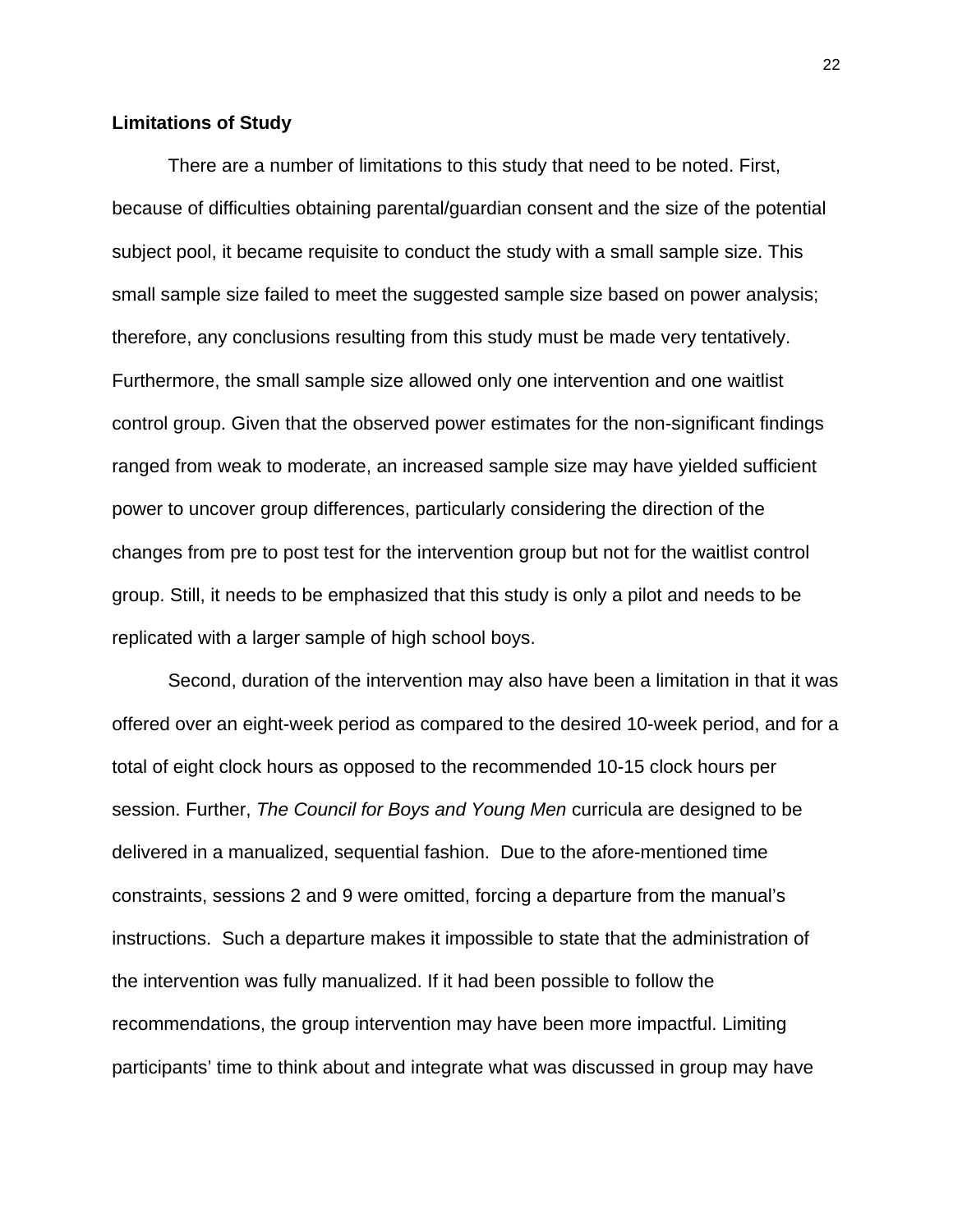altered potential responses to the post-test and thus lead to attenuated effect sizes. Since participants completed the same instruments at pre and posttest, there may have been a testing effect. Furthermore, due to the group nature of *The Council for Boys and Young Men* intervention, participants were routinely involved in group activities and discussion, which may have created a group dynamic dependent upon the participants themselves. Finally, no other intervention was used beyond *The Council for Boys and Young Men* program, consequently the intervention was compared to control only.

### **Recommendations for Future Research**

In spite of these limitations, the current findings suggest that *The Council for Boys and Young Men* has a positive impact on the future and school self-efficacy of male adolescents in an alternative school setting. This study, however, is only one of the many studies that need to evaluate the efficacy of this manualized group intervention. School counselors would benefit from collecting additional behavioral data for similar samples in that many of the participants in the current study reported a history of delinquency and/or behavioral difficulties in home and school settings. It would be of interest to investigate the effects of the group intervention on the number/types of behavioral incidents involving participants following *The Council*  intervention. It is hoped that school counselors and other personnel concerned with the behaviors of adolescent males will continue to gather quantitative data to evaluate the effectiveness of not only *The Council for Boys and Young Men* group intervention but also other school-based positive youth development interventions so that more evidence-based options will become available for school counselors to use as tools to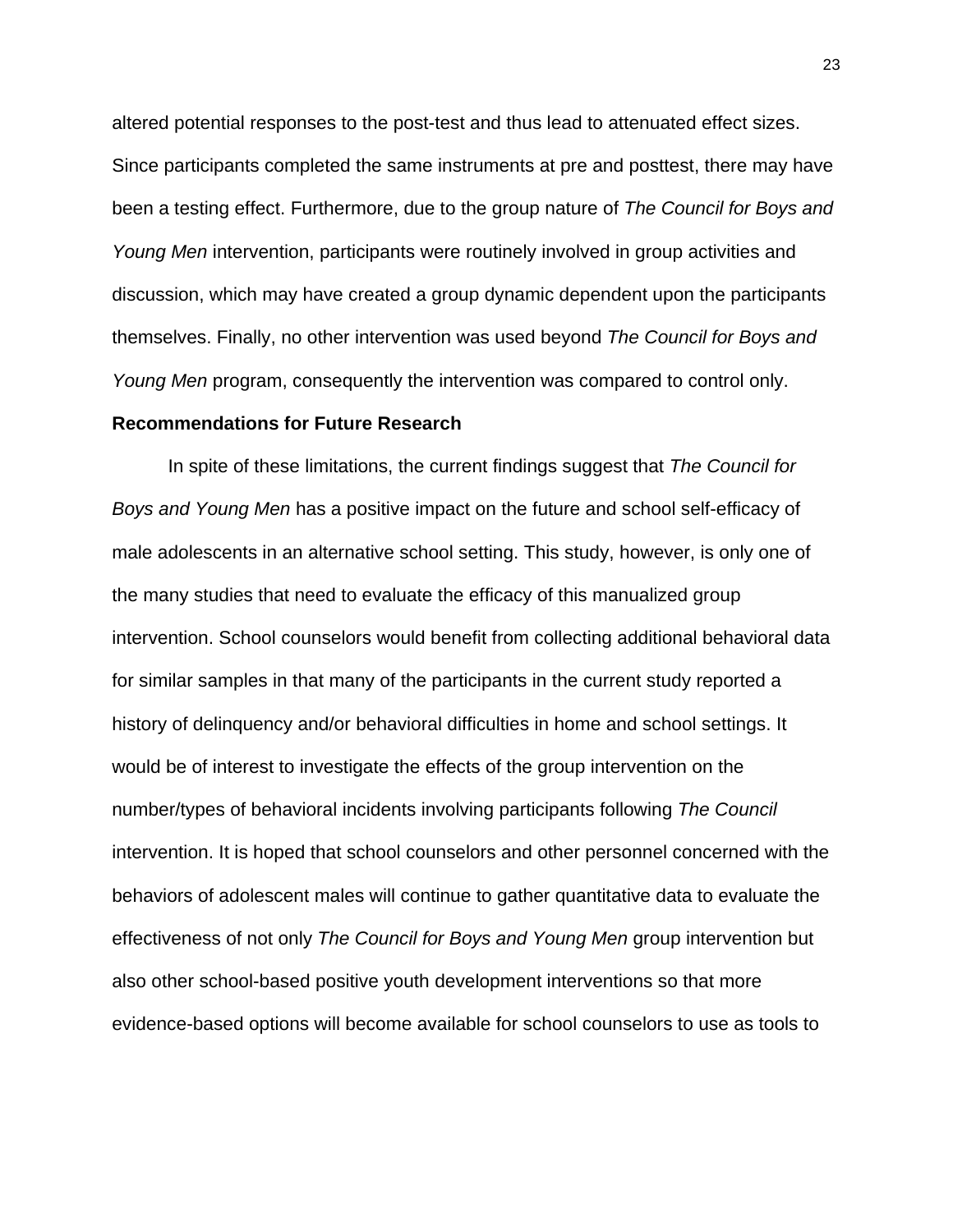help at-risk male adolescents. Finally, a more comprehensive understanding of the impact of *The Council* on young boys could be garnered from qualitative interviews.

# **Conclusion**

Growing up in American society, boys such as those in this study are bombarded with messages of what it means to be male and how they should behave. For example, they receive messages to be tough, to be independent, not to need others for help, and not to show emotions (Levant & Pollack, 1995; Meth et al., 1990; O'Neil, 2008, Pollack, 1998). As a result, adolescent males often adopt an emotional box that limits their development, behavior, and expression of feelings. While they feel and have moments of vulnerability, they are told by their social environment that a real man does not feel vulnerable and does not need feelings. When feelings arise, they are again told that to express those feelings is weak and that the only acceptable means for doing so is through aggression or acting out. Behaving aggressively or acting out thus becomes a forum for expressing many kinds of negative emotions (Pollack, 1998).

*The Council for Boys and Young Men* is potentially a tool for school counselors to use in a group format. It may assist students to foster more positive masculine identities, promote healthier interpersonal relationships that are less relationally aggressive, and develop more positive self-perceptions, not only concerning selfesteem but confidence in their ability to succeed in school and have a brighter future. These are certainly goals that school counselors would, and should, endorse. Hopefully, others will replicate and extend this study to further test the utility of *The Council for Boys and Young Men.*

24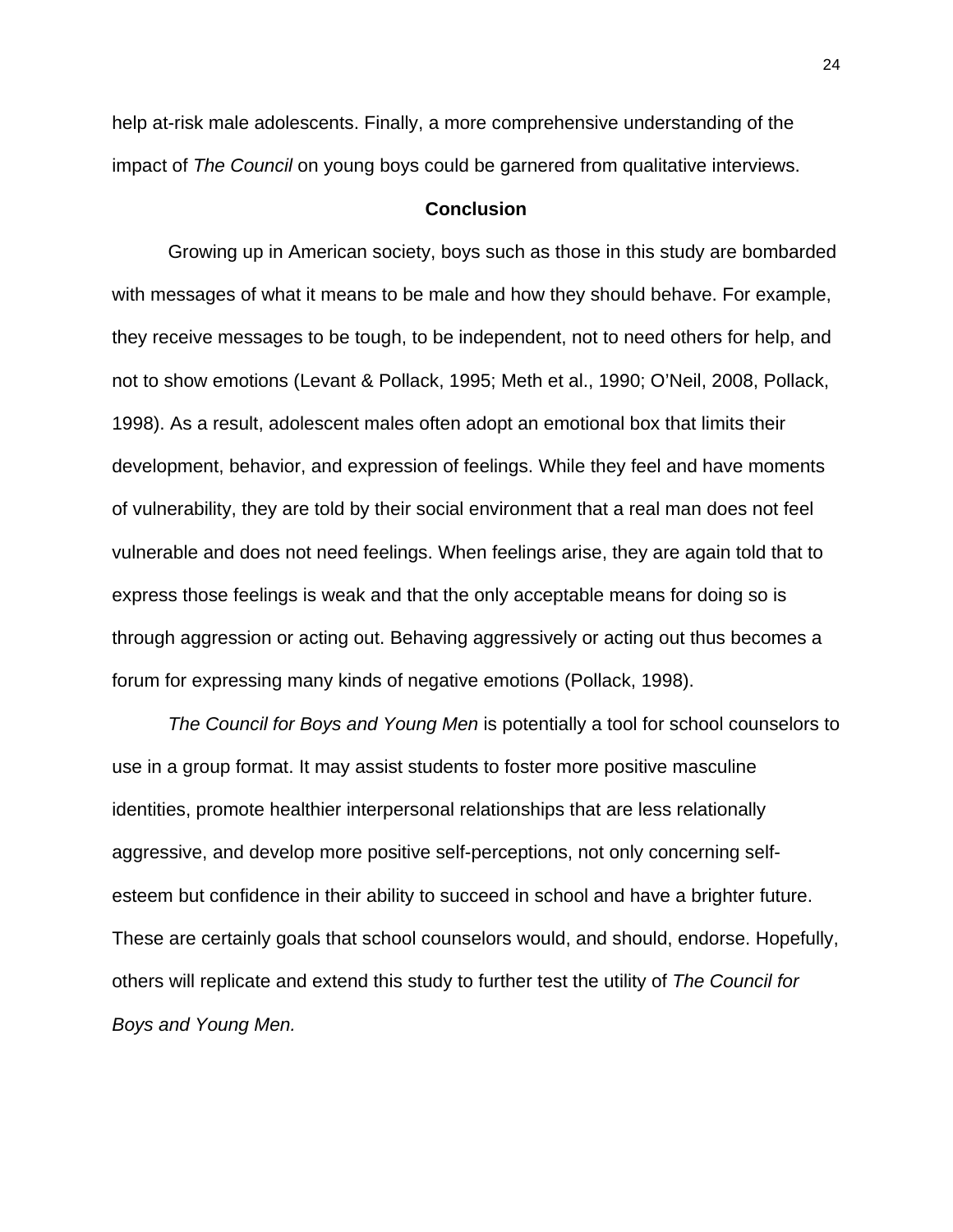#### **References**

- Arbona, C. (1990). Career counseling and Hispanics: A review of the literature. *The Counseling Psychologist, 18*(2), 200-323. doi:10.1177/0011000090182012
- Archer, J., & Coyne, S. M. (2005). An integrated review of indirect, relational, and social aggression. *Personality and Social Psychology Review, 9*, 212-230. doi:10.1207/s15327957pspr0903\_2
- Bandura, A. (1977). Self-efficacy theory: Toward a unifying theory of behavior change. *Psychological Review, 84,* 191-215. doi:10.1037/0033-295X.84.2.191
- Bandura, A., Barbaranelli, C., Caprara, G. V., & Pastorelli, C. (2001). Self-efficacy beliefs as shapers of children's aspirations and career trajectories. *Child Development, 72,* 187-206. doi:10.1111/1467-8624.00273
- Bandura, A., Caprara, G. V., Barbaranelli, C., Gerbino, M., & Pastorelli, C. (2003). Role of affective self-regulatory in diverse spheres of psychosocial functioning. *Child Development, 74,* 769-782. doi:10.1111/1467-8624.00567
- Barnow, S., Lucht, M., & Freyberger, H. J. (2005). Correlates of aggressive and delinquent conduct problems in adolescence. *Aggressive Behavior, 31*, 24-39. doi:10.1002/ab.20033
- Bernard, B. (2004). *Resiliency, what we have learned*. San Francisco, CA: WestEd.Berman, S. L., Montgomery, M. J., & Kurtines, W. M. (2004). The development and validation of a measure of identity distress. *Identity: An International Journal of Theory and Research, 4,* 1-8. doi:10.1207/S153270 6XID0401\_1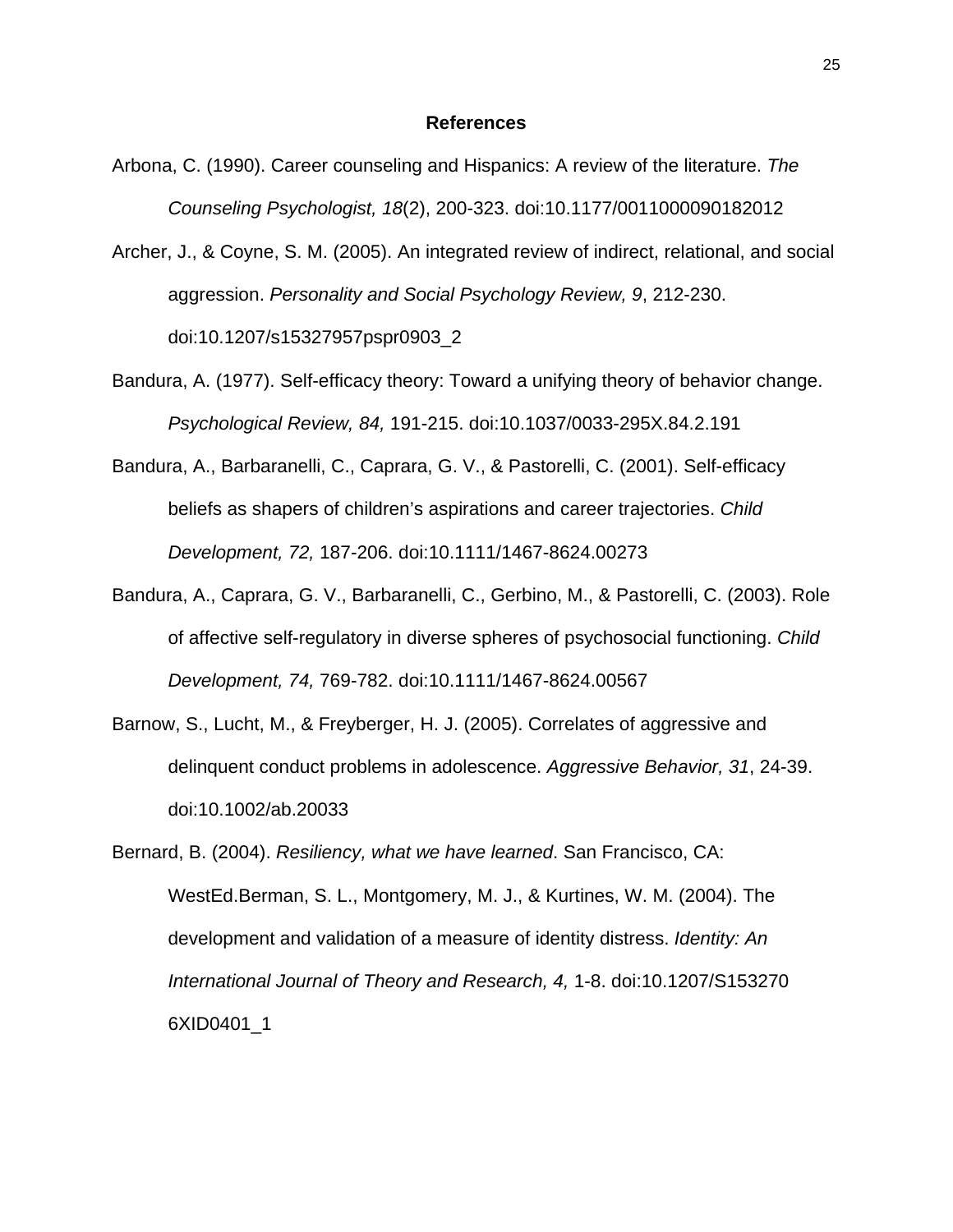- Birndorf, S., Ryan, S., Auinger, P., & Aten, M. (2005). High self-esteem among adolescents: Longitudinal trends, sex differences, and protective factors. *Journal of Adolescent Health, 37*, 194-201. doi:10.1016/j.jadohealth.2004.08.012
- Bjorkqvist, K., Osterman, K., & Kaukiainen, A. (1992). The development of direct and indirect aggressive strategies in males and females. In K. Bjorkqvist, & P. Niemela (Eds.). *Of mice and women: Aspects of female aggression (pp. 51-64).*  San Diego, CA, US: Academic Press.
- Buss, D. M. (2009). The great struggles of life: Darwin and the emergence of evolutionary psychology. *American Psychologist 64*(2), 140-148. doi:10.1037/ a0013207
- Caprara, B. V., Regalia, C., & Bandura, A. (2002). Longitudinal impact of perceived selfregulatory efficacy on violent conduct. *European Psychologist, 7,* 63-69. doi:10.1 027//1016-9040.7.1.63
- Caprara, B. V., Barbaranelli, C., Pastorelli, C., & Cervone, D. (2004). The contribution of self-referent beliefs to personality development: Predicting beyond global dispositional tendencies. *Personality and Individual Differences, 37,* 751-763. doi:10.1016/j.paid.2003.11.003
- Carrigan, T., Connell, B., & Lee, J. (1987). Towards a new sociology of masculinity. In H. Brod (Ed.), *The making of masculinity.* Boston, MA: Allen & Unwin.
- Chu, J., Porche, M., & Tolman, D. (2005). The adolescent masculinity ideology in relationships scale: Development and validation of a new measure for boys. *Men and Masculinities*, 8, 93-115. doi:10.1177/1097184X03257453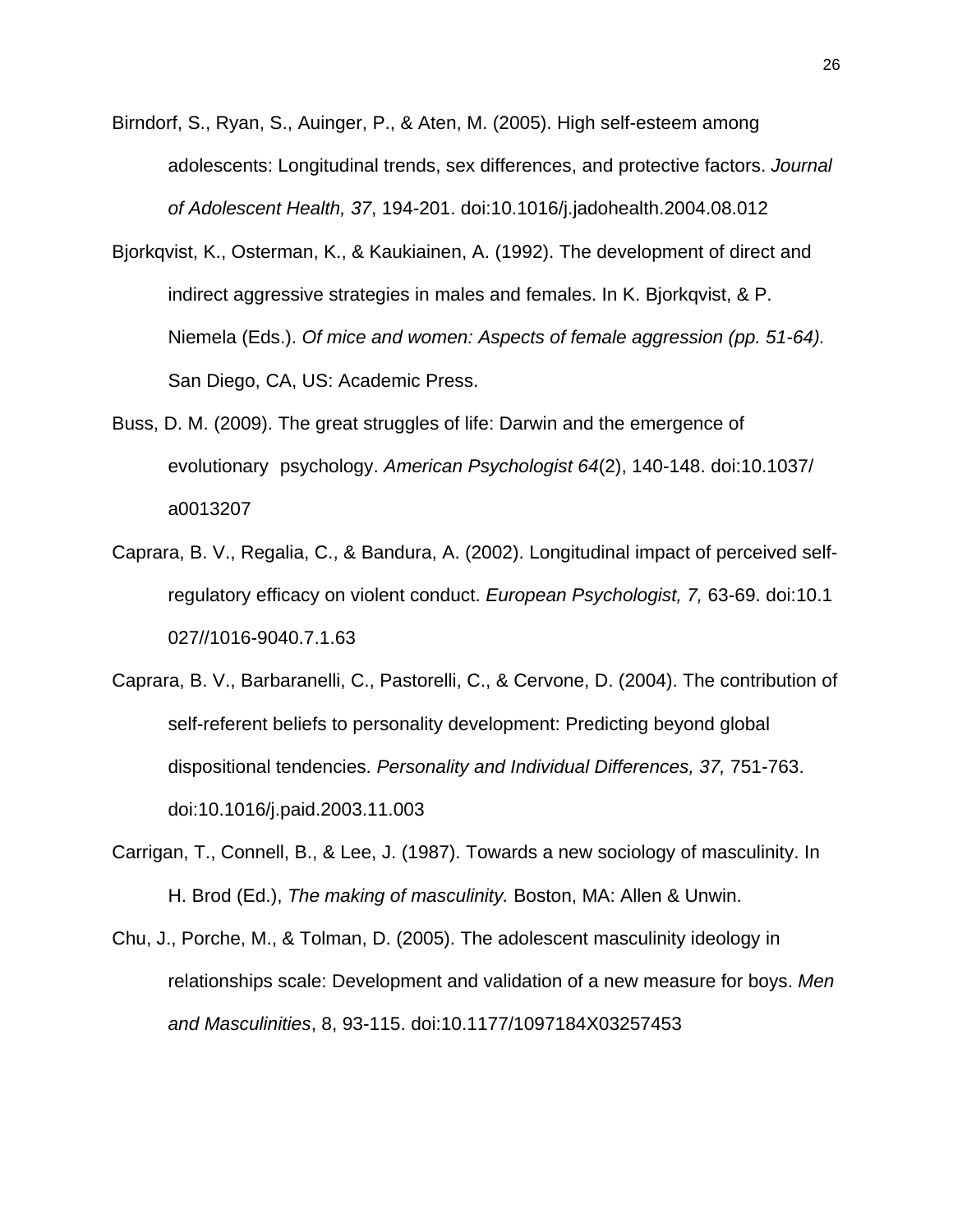- Church, A. T., Teresa, J. S., Rosebrook, R., & Szendre, D. (1992). Self-efficacy for careers and occupational consideration in minority high school equivalency students. *Journal of Counseling Psychology, 39*(4), 498-508. doi:10.1037/0022- 0167.39.4.498
- Crick, N. R., Bigbee, M. A., & Howes, C. (1996). Gender differences in children's normative beliefs about aggression: How do I hurt thee? Let me count the ways. *Child Development, 67,* 1003-1014. doi:10.1111/j.1467-8624.1996.tb01779.x
- Crick, N. R., & Grotpeter, J. K. (1995). Relational aggression, gender, and social psychological adjustment. *Child Development. 66,* 710-722. doi:10.2307/ 1131945
- Cohen, J., Cohen, P., West, S. G., & Aiken, L. S. (2003*). Applied multiple regression/correlation analysis for the behavioral sciences* (third edition). Mahwah, NJ: Erlbaum.
- Eccles, J., & Gootman, J. A. (Eds.). (2002). *Community programs to promote youth development.* Washington, DC: National Academy Press.
- Elliott, D. S. (1993). Health-enhancing and health-compromising lifestyles. In S. G. Millstein, A. C. Petersen, & E. O. Nightingale (Eds.), *Promoting the health of adolescents: New directions for the twenty-first century,* (pp. 119-145). New York, NY: Oxford University Press.
- Emler, N. (2001). *Self-esteem: The costs and causes of low self-worth*. New York, NY: Joseph Rowntree Foundation, York Publishing Services Ltd. doi:10.1002/ casp.679
- Erikson, E. H. (1968). *Identity, youth, and crisis*. New York, NY: Norton.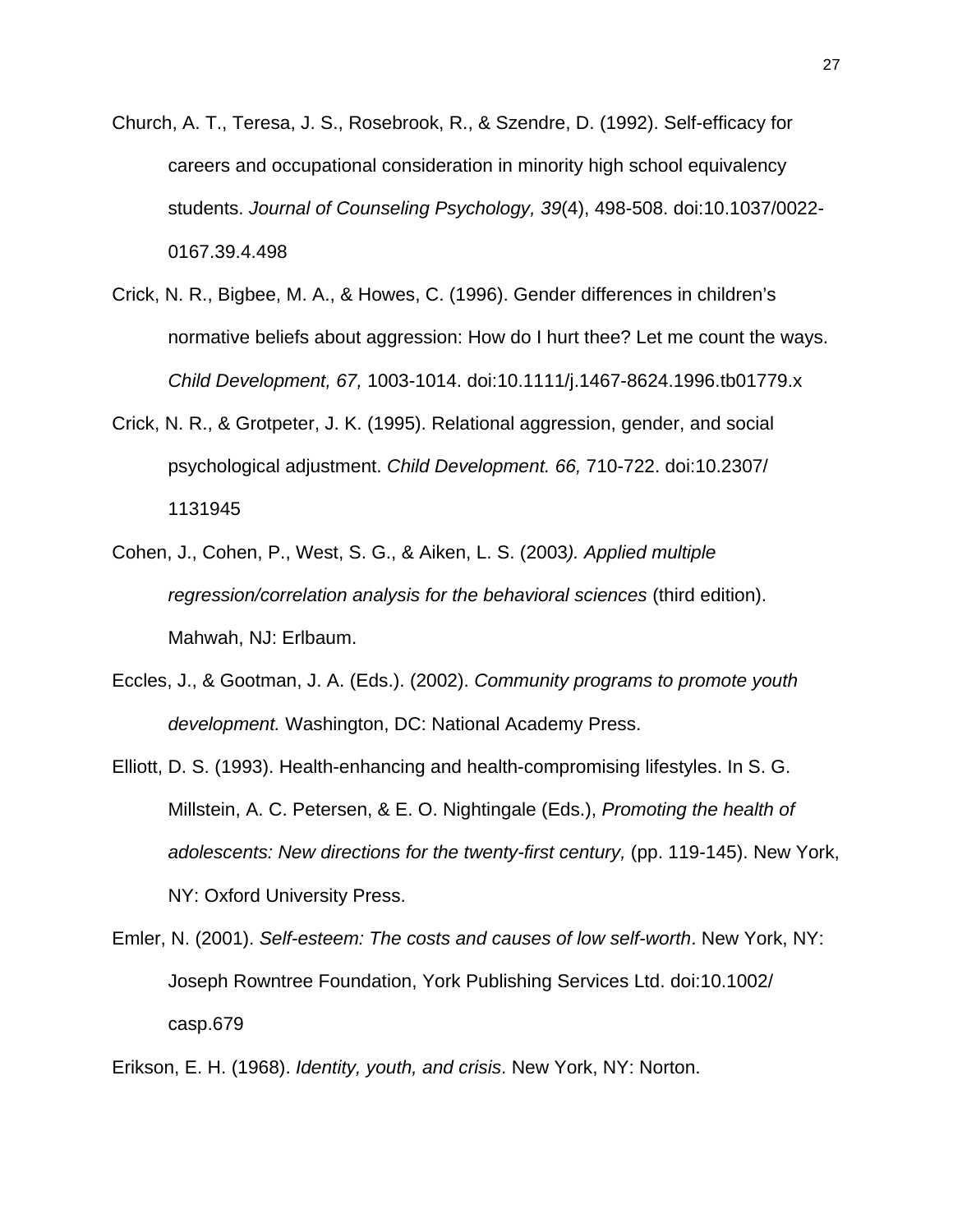Farrell, W. (1974). *The liberated man.* New York, NY: Bantam.

Farrell, W. (1986). *Why are men the way they are?* New York: Berkeley Books.

Fields, D., & Abrams, L. S. (2010). Gender differences in the perceived needs and barriers of youth offenders preparing for community reentry. *Child and Youth Care Forum 39*(4), 253-269. doi:10.1007/s10566-010-9102-x

Goldberg, H. (1976). *The hazards of being male.* New York, NY: New American Library.

- Goldberg, H. (1979). *The new male: From self-destruction to self-care.* New York, NY: Morrow.
- Goldberg, H. (1983). *The new male-female relationship.* New York, NY: New American Library.
- Gray, M., Galvez, G., Boal, A., Leach, A., Braun, M., Craig, A., Garcia, R., Finney, B., Miles, R., Mankowski, E., Hossfeld, B., & Taormina, G. (2008). An evaluation of a strengths-based support group for young men. Retrieved from http://www.boys council.com/BC\_Evaluation\_Poster.pdf
- Gray-Little, B., Williams, V. S. L., & Hancock, T. D. (1997). An item response theory analysis of the Rosenberg Self-Esteem Scale. *Personality and Social Psychology Bulletin 23*(5), 443-451. doi:10.1177/0146167297235001
- Green, S. B., & Salkind, N. J. (2008). Using SPSS for Windows and Macintosh: Analyzing and understanding data  $(5<sup>th</sup>$  ed.). Upper Saddle River, NJ: Pearson/Prentice Hall.
- Hossfeld, B., Gibraltarik, R., Bowers, M., & Taormina, G. (2009). *The council for boys and young men facilitator manual* (1<sup>st</sup> ed.). Cotati, CA: Girls Circle Association, A Project of the Tides Center.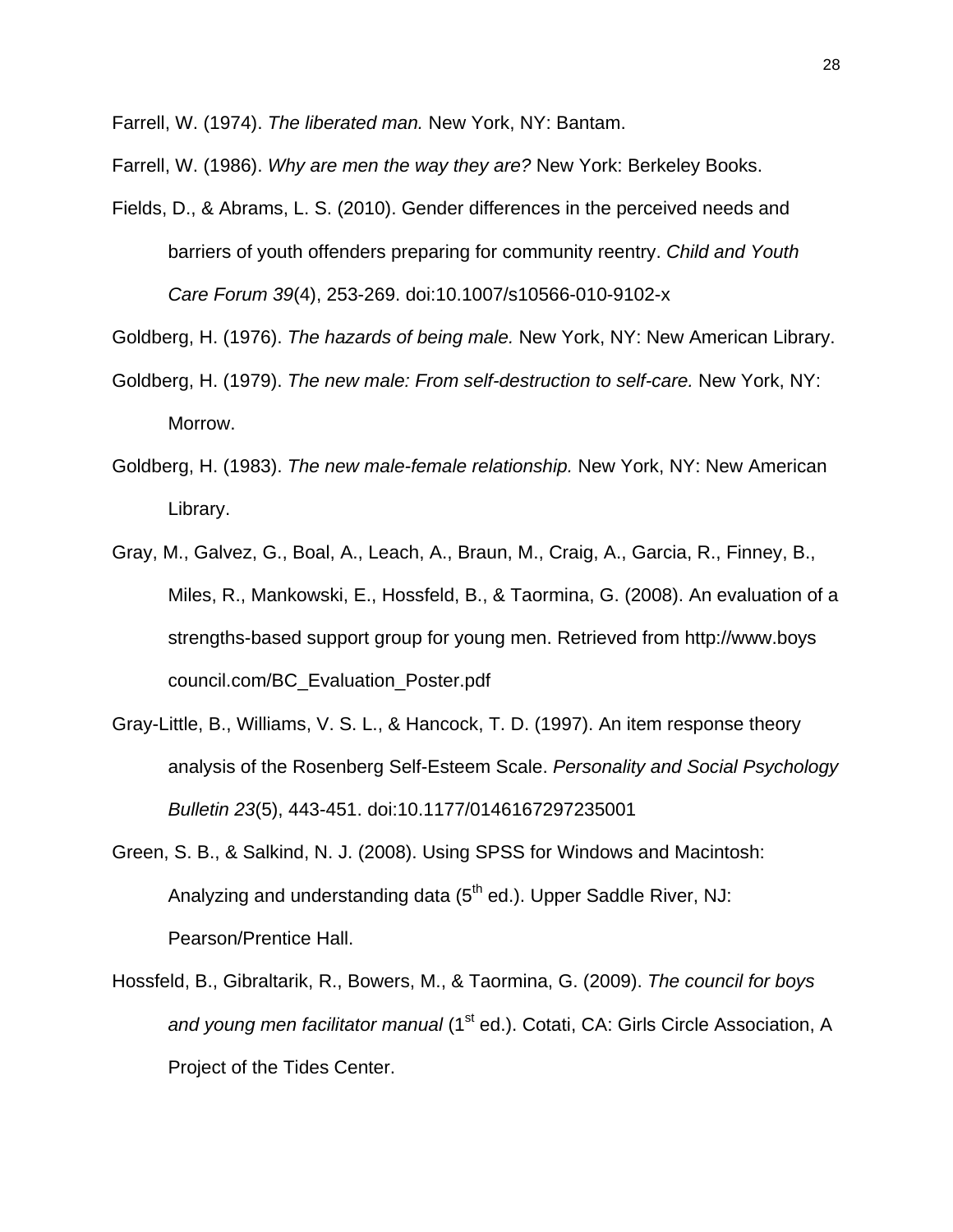- Husler, G., & Plancherel, B. (2007). Social integration of adolescents at risk: Results from a cohort study. *Vulnerable Children and Youth Studies, 2*(3), 215-226. doi:10.1080/17450120701459922
- Johnson, N. G., & Roberts, M. C. (1999). Passage on the wild river of adolescence: Arriving safely. In N. G. Johnson, M. C. Roberts, & J. Worell (Eds.), *Beyond appearance: A new look at adolescent girls*, (pp. 3-18). Washington, DC: American Psychological Association. doi:10.1037/10325-016
- LeCroy, C. W., & Daley, J. (2001). *Empowering adolescent girls: Examining the present and building skills for the future with the Go Girls program*. New York, NY: Norton.
- Levant, R. F., & Pollack, W. S. (1995). A new psychology of men: Where have we been? Where are we going? In R. F. Levant and W. S. (Eds.) *A new psychology of men,* (pp. 383-402). New York, NY: Basic Books.
- Little, T. D., Jones, S. M., Henrich, C. G., & Hawley, P. H. (2003). Disentangling the "whys" from the "whats" of aggressive behavior. *International Journal of Behavioral Development, 27,* 122-133. doi:10.1080/01650250244000128
- Masten, A. S. (2001). Ordinary magic: Resilience processes in development. *American Psychologist, 56*, 227-238. doi:10.1037/0003-066X.56.3.227

Meggert, S. S., (2008). "Who cares what I think?" Problems of low self-esteem. In D. Capuzzi & D. R. Gross (Eds.), *Youth at risk: A prevention resource for counselors, teachers, and parents* (pp. 3-20). Alexandria, VA: American Counseling Association.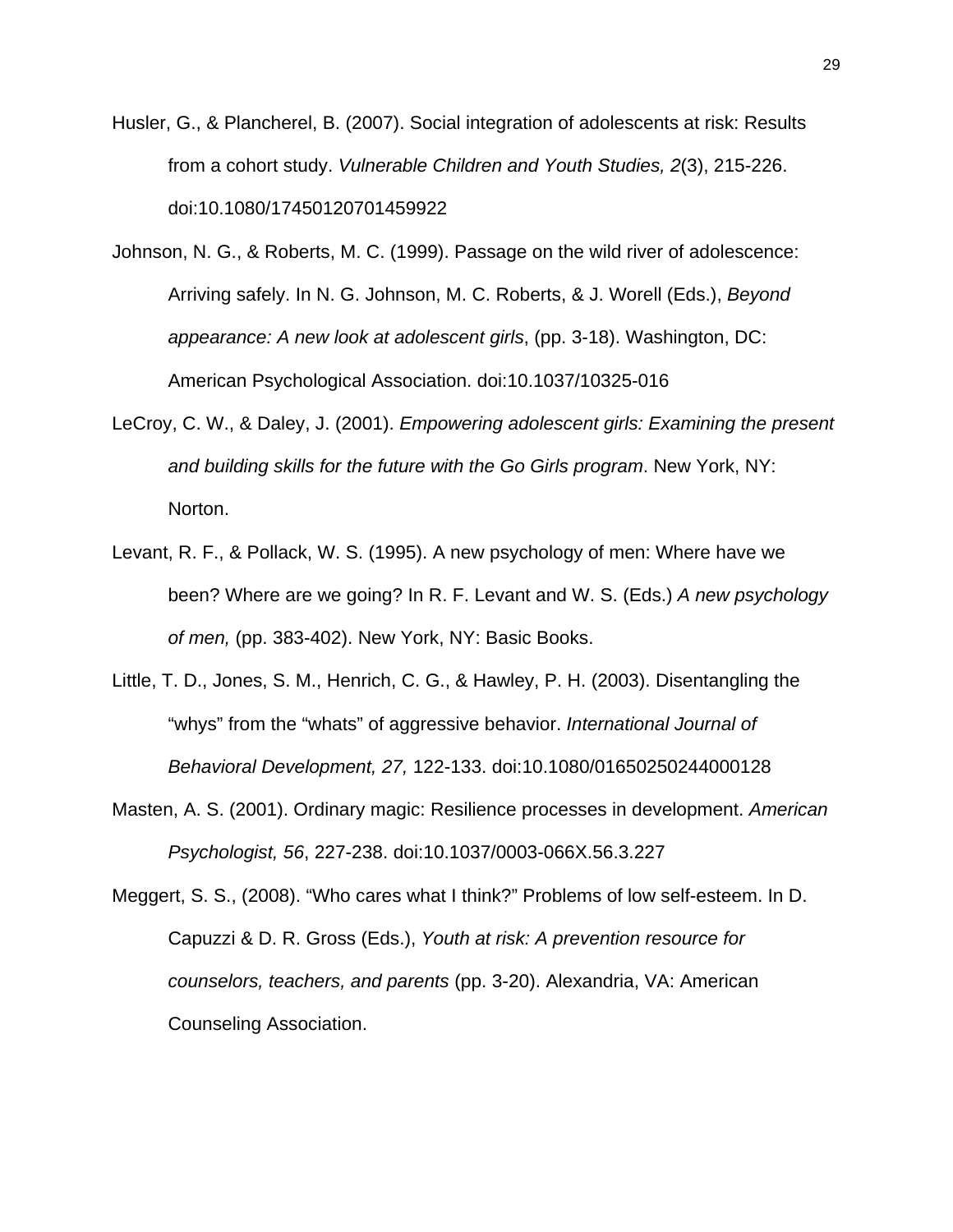- Meth, R. L., Pasick, R. S., Gordan, B., Allen, J., Feldman, L., & Gordon, S. (1990). *Men in therapy: The challenge of change.* New York, NY: The Guilford Press.
- Miller, J. B. (1991). The development of women's sense of self. In J. Jordan (Ed.), *Women's growth in connection: Writings from the Stone Center. New York, NY:* Guilford Press.
- Miranda, R., Hossfeld, B., & Taormina, G. (2010). *Journey of the great warrior 18-week facilitator activity guide.* Cotati, CA: Girls Circle Association, A Project of the Tides Center.
- O'Neil, J. (1981). Male sex role conflicts, sexism, and masculinity: Psychological implications for men, women, and the counseling psychologist. *Journal of Counseling Psychology, 9*(1), 61-80. doi:10.1177/001100008100900213
- O'Neil, J. (1982). Gender role conflict and strain in men's lives. In K. Solomon & N. Levy (Eds.), *Men in transition: Theory and therapy, (pp. 5-44).* New York, NY: Plenum Press.
- O'Neil, J. M., Helms, B. J., Gable, R. K., David, L., & Wrightsman, L. S., (1986). Gender role conflicts scale: Men's fear of femininity. *Sex Roles, 14*(5-6), 335-350.
- O'Neil, J. M. (2008). Men's gender role conflict: 25-year research summary. *The Counseling Psychologist, 36, 358-476.*

Park, M., J., Paul, T., Irwin, Jr., C., & Brindis, C. (2005). *A health profile of adolescent and young adult males: 2005 brief*. National Adolescent Health Information Center. University of California San Francisco: San Francisco, CA. Retrieved from http://nahic.ucsf.edu

Pleck, J. (1981). *The myth of masculinity.* Cambridge, MA: MIT Press.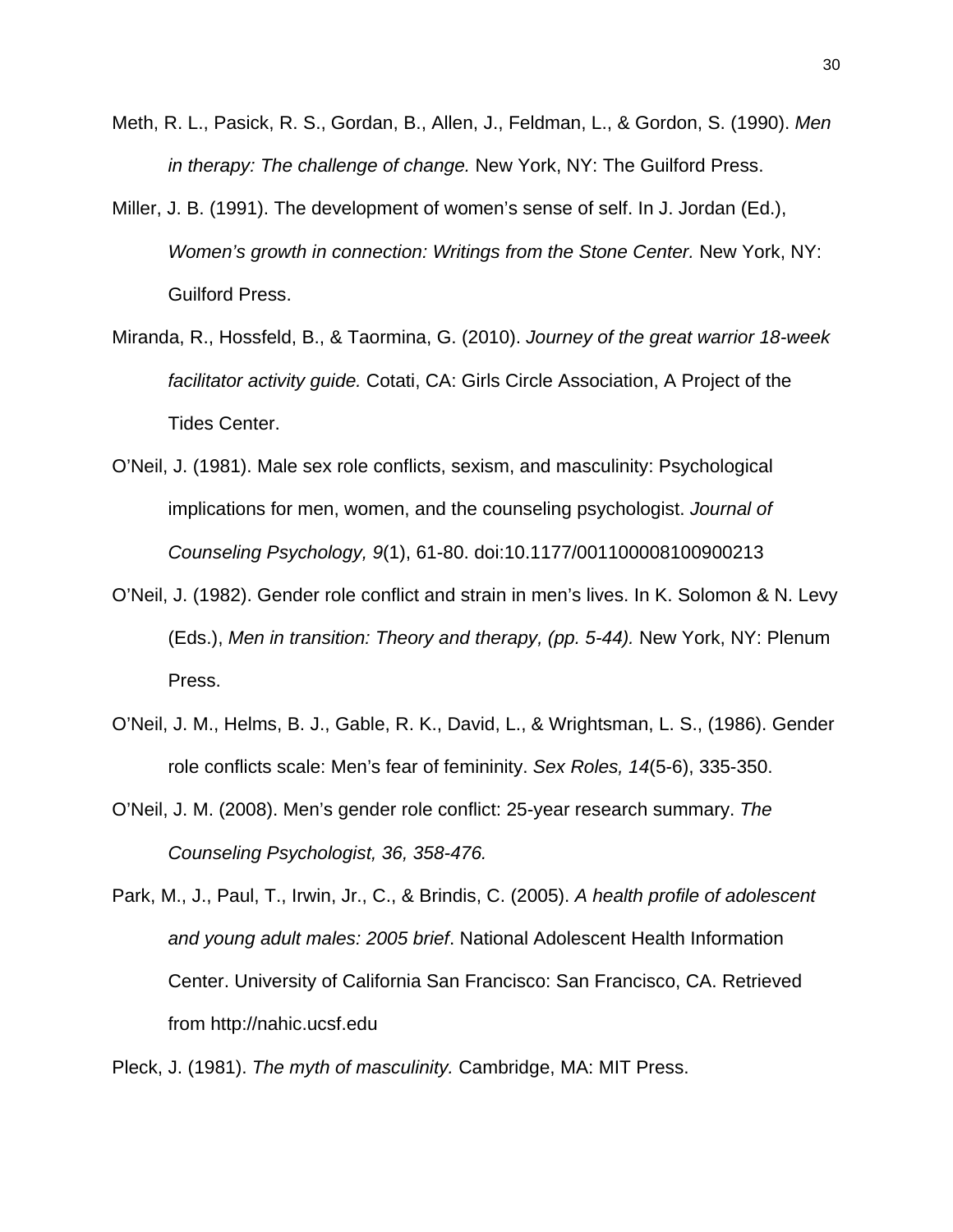- Pleck, J. H. (1995). The gender role strain paradigm: An update. In R. F. Levant and W. S. Pollack (Eds.) *A new psychology of men, (pp. 11-32).* New York, NY: Basic Books.
- Pollack, W. S. (1998). *Real Boys: Rescuing our sons from the myths of boyhood.* New York: Henry Holt and Co.

Rizzo, M. (2003). Why do children join gangs? *Journal of Gang Research, 11*, 65-75.

- Robinson Kurpius, S. E. (1992). *Educational Self-Efficacy Scale-Adolescence*. Unpublished test.
- Sabo, D. (1999). *Understanding men's health: A relational and gender sensitive approach*. Harvard Center for Population and Development Studies, Working Paper Series, No. 99.14: Boston, MA.
- Sharpe, M. J., & Heppner, P. P. (1991). Gender role, gender role conflict, and psychological well-being in men. *Journal of Counseling Psychology, 38*, 323-330. doi:10.1037/0022-0167.38.3.323
- Trepper, M., Hossfeld, B., & Taormina, G. (2009). *Living a legacy: A rite of passage 10 week facilitator activity guide.* Cotati, CA: Girls Circle Association, A Project of the Tides Center.
- Vecchio, G. M., Gerbino, M., Pastorelli, C., Del Bove, G., & Caprara, G. V. (2007). Multifaceted self-efficacy beliefs as predictors of life satisfaction in late adolescence. *Personality and Individual Differences, 43,* 1807-1818. doi:10.1016/j.paid.2007. 05.018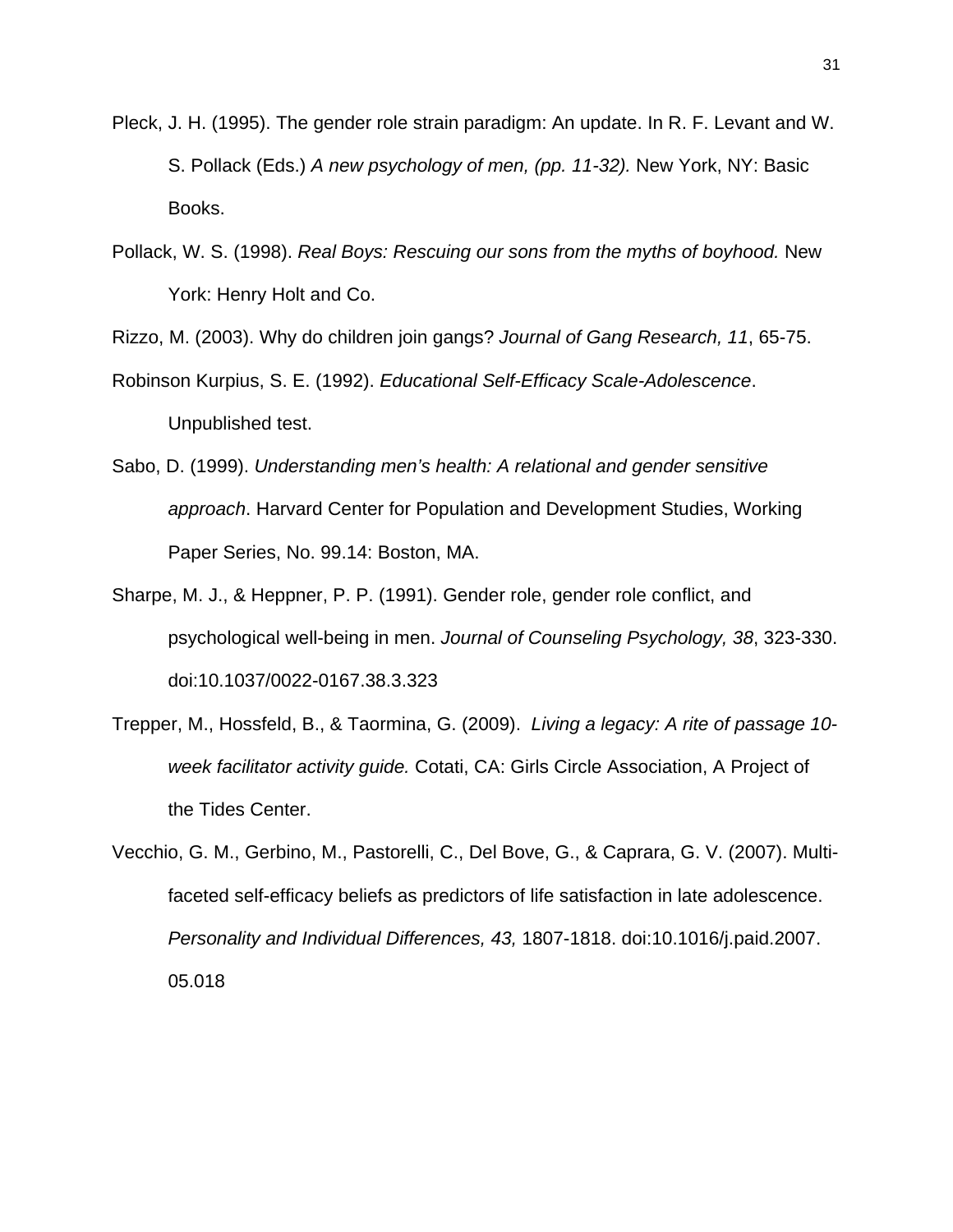- Werner, N. E., & Crick, N. R. (1999). Relational aggression and social-psychological adjustment in college. *Journal of Abnormal Psychology*, *108*, 615-623. doi:10. 1037/0021-843X.108.4.615
- Wiser, T., Chow, L., Hossfeld, B., & Taormina, G. (2009). *Growing healthy, going strong 10-week facilitator activity guide.* Cotati, CA: Girls Circle Association, A Project of the Tides Center.
- Wiser, T., Chow, L., Hossfeld, B., & Taormina, G. (2009). *Standing together: A journey into respect 10-week facilitator activity guide.* Cotati, CA: Girls Circle Association, A Project of the Tides Center.